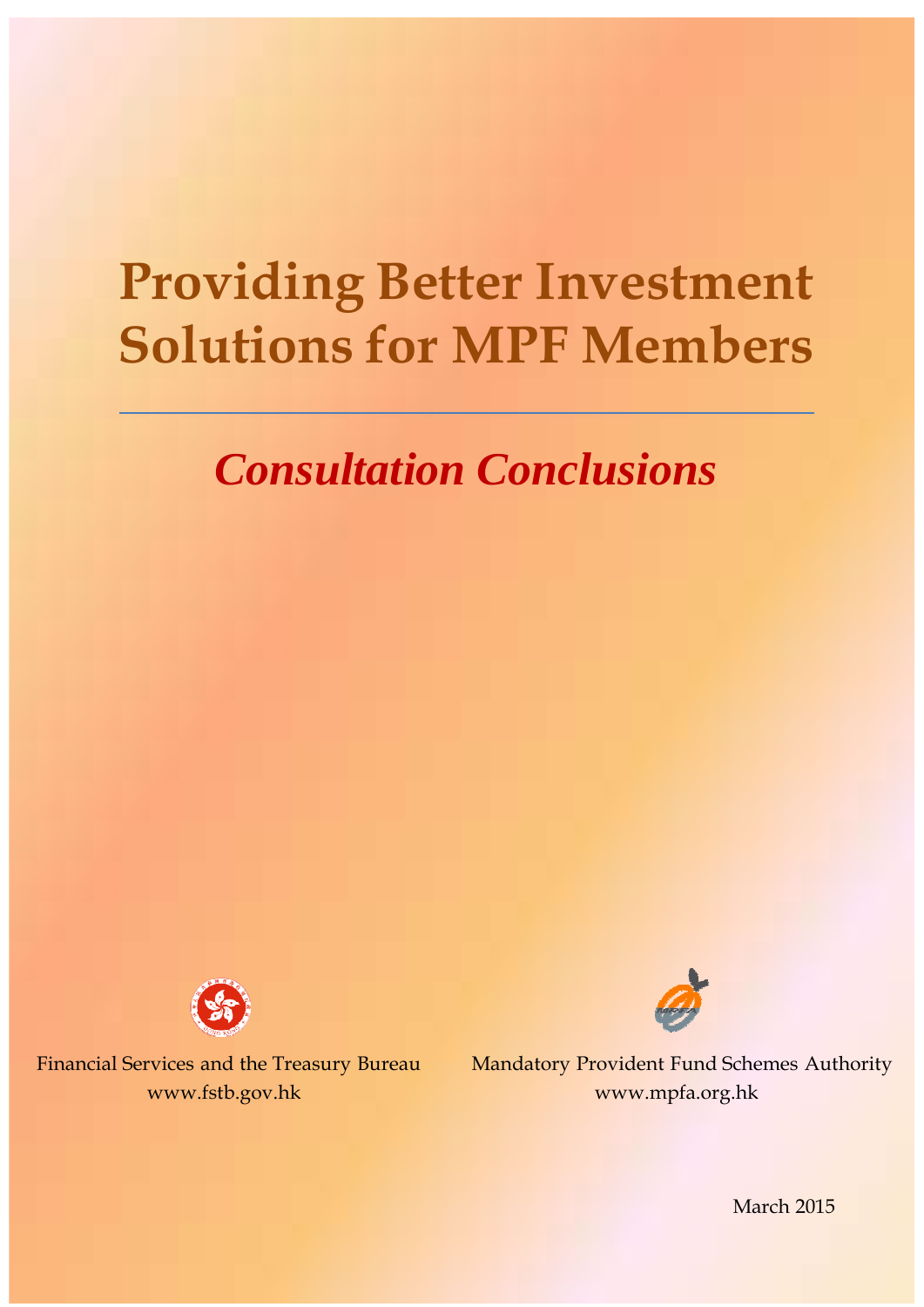## **Table of Contents**

| I. | Summary of comments received and the Government's and MPFA's |                                                                                  |  |  |
|----|--------------------------------------------------------------|----------------------------------------------------------------------------------|--|--|
| П. |                                                              |                                                                                  |  |  |
|    |                                                              |                                                                                  |  |  |
|    |                                                              |                                                                                  |  |  |
|    |                                                              |                                                                                  |  |  |
|    |                                                              | II.4 Passive, index-based investment strategies and asset classes that would not |  |  |
|    |                                                              |                                                                                  |  |  |
|    |                                                              |                                                                                  |  |  |
|    | II.7                                                         |                                                                                  |  |  |
|    |                                                              |                                                                                  |  |  |
| Ш. |                                                              |                                                                                  |  |  |
|    |                                                              |                                                                                  |  |  |
|    |                                                              |                                                                                  |  |  |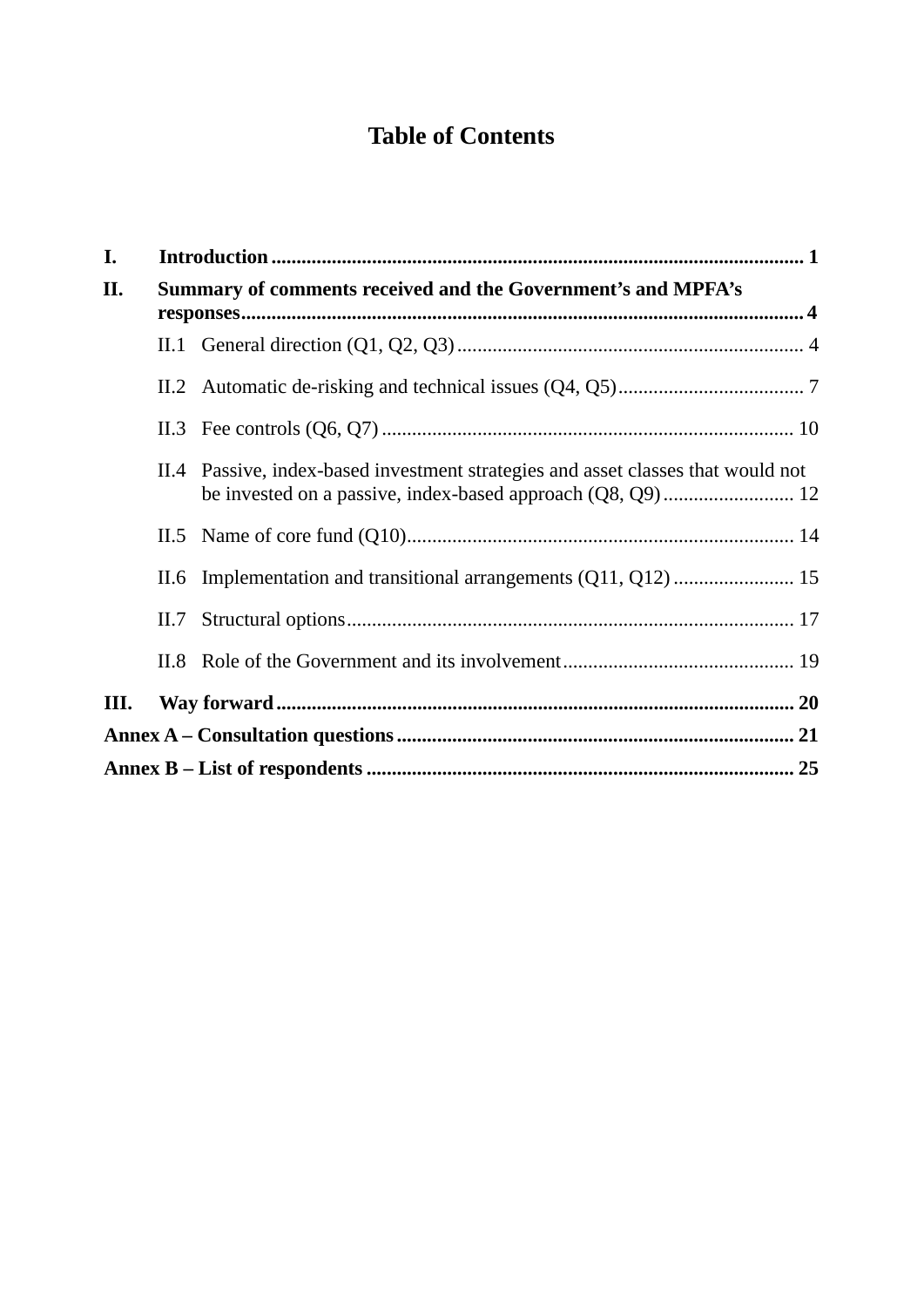#### **I. Introduction**

1. The Financial Services and the Treasury Bureau of the Government of the Hong Kong Special Administrative Region ("Government") and the Mandatory Provident Funds Schemes Authority ("MPFA") jointly issued the Consultation Paper, "Providing better investment solutions for MPF members" on 24 June 2014. The Consultation Paper proposed strategies and invited comments on issues including the use of a core fund based on standardized default funds; the investment approach of the default fund as a long-term retirement saving product, the level of fees and charges, member accessibility to the core/default fund and related transitional arrangements. Twelve questions were posed in the Consultation Paper to seek views. The consultation period ended on 30 September 2014.

- 2. The Consultation Paper invited comments on the following questions:
	- Q1. the direction of introducing a core fund in the manner set out in paragraph 36 (a) to (d) of the Consultation Paper, namely, (a) the core fund will be based on standardized default fund; (b) as a default fund, the investment approach of the core fund should balance long-term risks and returns in a manner appropriate for retirement savings; (c) the core fund should be good value; and (d) the core fund is available to all MPF scheme members to choose;
	- Q2. whether the default fund should be substantially the same in all MPF schemes;
	- Q3. whether it is appropriate that the core fund be based on a standardized default fund;
	- Q4. whether the appropriate investment approach of the core fund is one that automatically reduces risk over time as the member gets closer to age 65;
	- Q5. preliminary views on the technical issues set out in paragraph 48 of the Consultation Paper, in particular whether consistency is required on all aspects of default fund design in all schemes or can some elements be left to the decision of individual product providers;
	- Q6. whether keeping total fee impact for the core fund at or under 0.75% is a reasonable initial approach;
	- Q7. whether keeping total expense impact (i.e. fund expense ratio ("FER")) for the core fund at or under 1.0% over the medium term is a reasonable approach;
	- Q8. whether passive, index-based, investment strategies should be the predominant investment approach in the MPF core fund;
	- Q9. particular asset classes which would not appropriately be invested on a passive, index-based approach;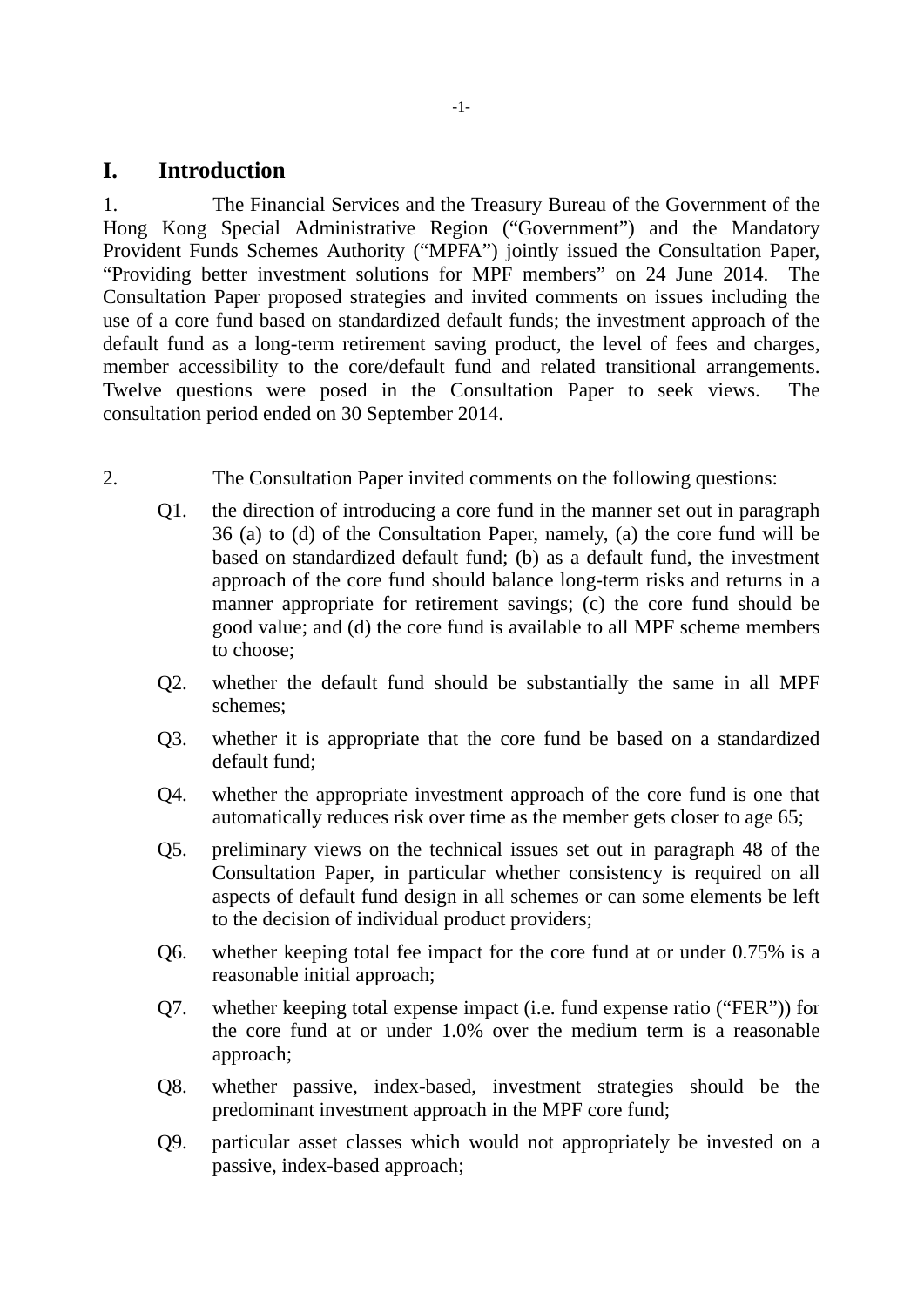- Q10. whether the name of the core fund should be standardized across schemes and preference, if any;
- Q11. the general principle for dealing with implementation and transitional issues as set out in paragraphs 78 and 79 of the Consultation Paper; and
- Q12. the proposal in paragraph 81 of the Consultation Paper as to how to deal with the transition for existing MPF members of default funds.

3. We received a total of 266 written responses, of which 146 were sent online, 26 by mail, 23 by fax and 71 by email, from members of the public, including employees and employers, approved MPF trustees, investment management companies, insurance companies, industry associations, fund rating agencies, consultants, labour unions and employer associations, political parties, organizations from the social service sector, other market participants and stakeholders. The list of the 12 Questions is attached at Annex A. A list of the respondents is attached at Annex B.

4. During the consultation period, we arranged meetings and fora to gather views from a wide range of interested parties and key stakeholders on the proposed reform strategies as set out in the Consultation Paper. Over 2900 people attended these meetings and fora. Comments made, and views expressed, at those meetings have been considered in developing the proposals set out below.

#### **Summary of views and comments**

5. Details of comments received and our responses to specific issues are set out under Part II below. In broad terms, the majority of respondents indicated overall support for the proposals as set out in the Consultation Paper. The majority of respondents supported the proposal that the core/default fund should be substantially the same in all MPF schemes and the proposed fee control. They generally agreed that the core fund would help address concerns about fees and investment performance, and alleviate the difficulties that MPF members faced in making investment choices between a large number of constituent funds ("CFs"). Respondents generally accepted that a core fund based on a standardized default strategy across all MPF schemes would create the potential for attaining economies of scale which could drive down costs, improve returns, remove performance discrepancies between the default funds in different MPF schemes, create competition and provide a benchmark for other MPF funds. There were, however, a diversity of views on some issues, particularly as to the details of how such core funds should be invested, how they should be described and how they could best be structured in order to best achieve operational scale and efficiency.

#### **Conclusions and way forward**

6. Responses to individual issues and points raised are included within the detailed summary in Part II. In the light of the comments received, the following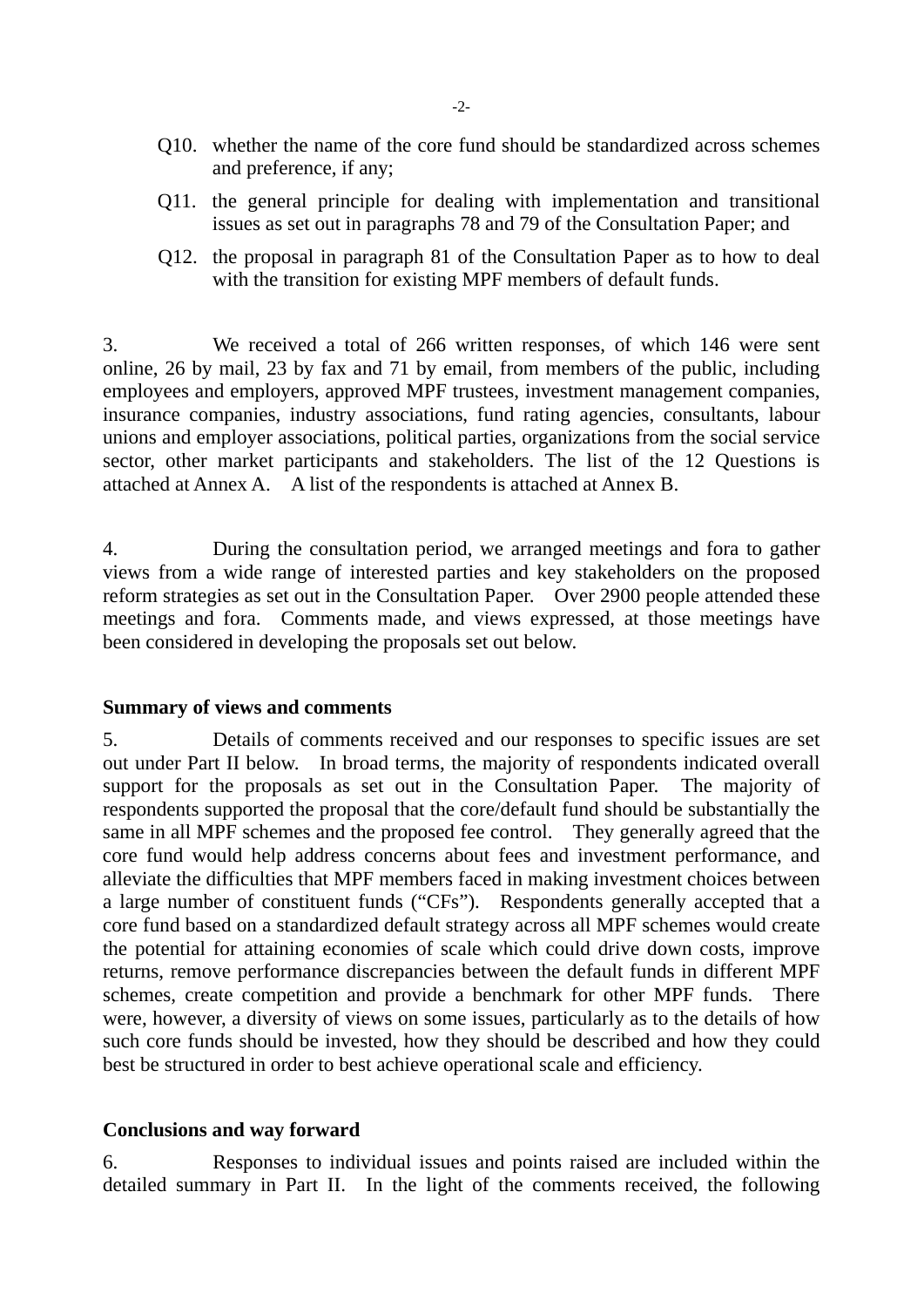specific directions are proposed:

- a. The default investment strategy in each MPF scheme should be based on the same investment approach;
- b. The default investment strategy should apply to any contributions or accrued benefits in an MPF scheme for which :
	- i. a member does not, or has not, indicated a specific choice of CFs, or
	- ii. a member specifically chooses to invest in that manner;
- c. The default investment strategy should be designed to reduce investment risks as a member approaches age 65;
- d. The default investment strategy will likely reduce investment risks by adjusting a member's accrued benefits and contributions in two or more CFs in each scheme. The main CF used for this purpose may be referred to as the "Core" CF in the scheme and may invest into common underlying investment funds;
- e. Management fees of the default investment strategy should not exceed 0.75% of assets per annum. We will keep in view room for further reduction of this fee level upon the implementation of the fee control mechanism; and
- f. To encourage a standardized approach, trustees should report performance outcomes of CFs used in the default investment strategy in each scheme against an agreed industry benchmark portfolio and facilities will be made available by the MPFA for the public to compare investment performance across schemes and as against the benchmark on a regular basis.

7. The MPFA has started more detailed discussions with the Government and the industry on how to take the proposals forward. The design and structure of the default investment strategy and the resultant core funds will take more time to finalize. However, based on the comments received from the consultation, research from the Organisation of Economic Co-operation and Development ("OECD") commissioned by the MPFA, further benchmarking of practices in Hong Kong and abroad and subsequent discussions with the industry, the general investment / product approach would be as follows:

- a. The default investment strategy should be designed to reduce investment risks as a member approaches age 65 by adjusting allocation between or across a small number of CFs (e.g. a "Core Accumulation Fund" and another lower risk CF) in each scheme;
- b. The investment strategy for the contributions and accrued benefits of members who are under 50 years of age should be targeted at an exposure of around 60% to higher risk assets (predominantly in global equities) ;
- c. The investment strategy for the contributions and accrued benefits of members who are 50 to 65 years of age should be regularly adjusted to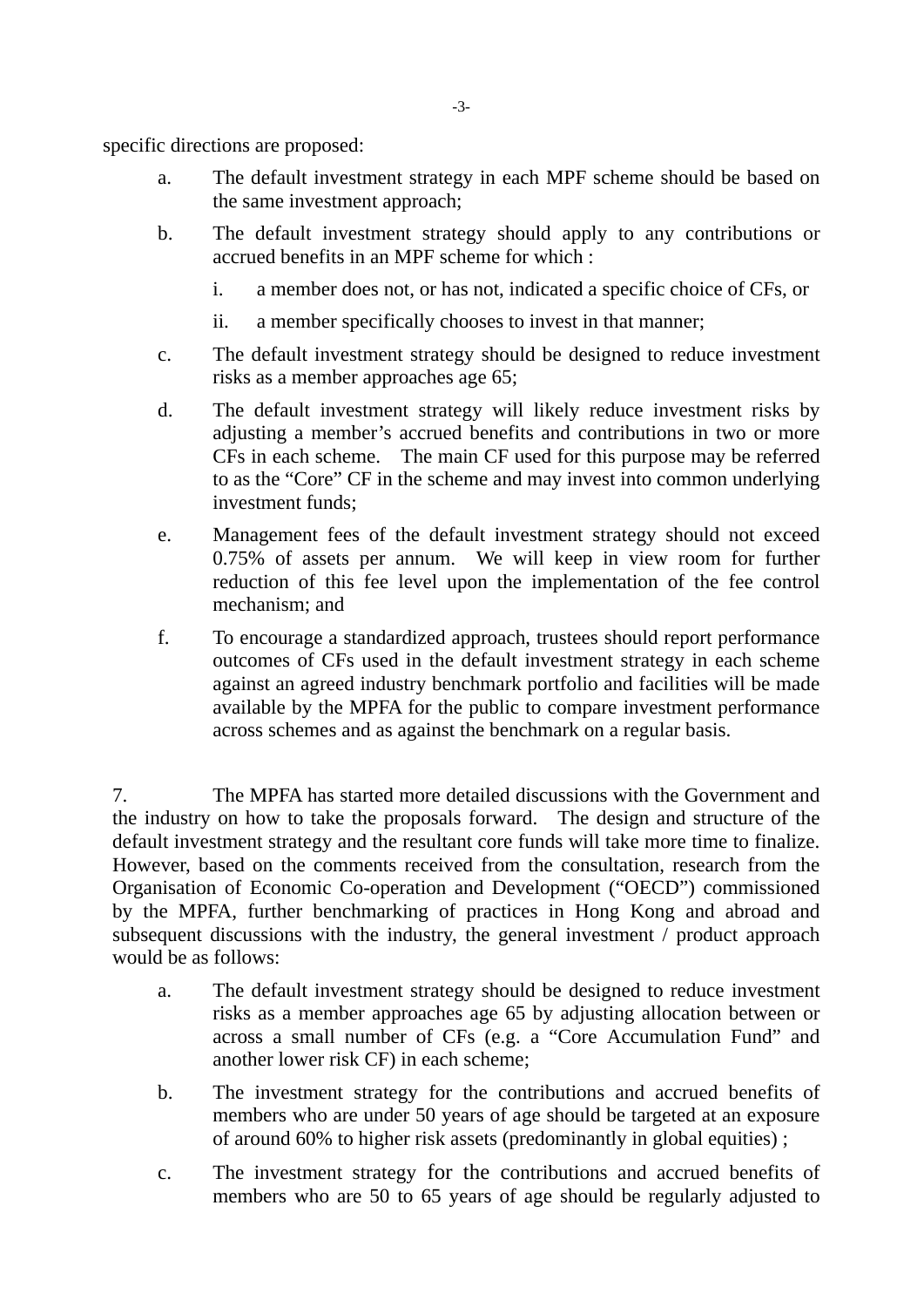steadily reduce exposure to higher risk assets. The target exposure to higher risk assets, at and after age 65, should be 20%;

- d. To accommodate inevitable market volatility and to allow some small degree of investment discretion, providers would have a buffer of plus or minus 5% from the percentages indicated above; and
- e. While the industry should not be mandated to adopt passive management, the fee cap, the small size of the asset allocation buffers, as well as the application processes, disclosure and benchmarking will likely drive them towards adopting such an approach.

8. The Government targets to introduce any necessary legislative amendments into the Legislative Council within 2015. Subject to completing the necessary legislative process and the preparation work, it is anticipated that the standardized default investment strategy could be introduced by the end of 2016.

9. We appreciate the responses received and would like to thank all who have participated in the discussion and provided their thoughtful comments.

10. This Paper, the individual submissions and the original Consultation Paper can be viewed on the website of the MPFA at www.mpfa.org.hk under "Information Centre".

#### **II. Summary of comments received and the Government's and MPFA's responses**

11. A summary of the comments received from the submissions is set out below. Percentage figures relate to the percentage of written responses of those respondents who answered the specific questions referred to (i.e. not including those made at meetings). Such figures should be treated as general indicators only, as in many submissions, the position expressed is a matter of interpretation and in others, the indication of "yes" or "no" is heavily qualified and in some cases self-contradicting.

#### **II.1 General direction (Q1, Q2, Q3)**

- Q1. Do you support the direction of introducing a core fund in the manner set out in paragraph 36 (a) to (d) above?
- Q2. Do you agree that the CF that is the default fund should be substantially the same in all MPF schemes?
- Q3. Do you agree that it is appropriate that the core fund be based on a standardized default fund?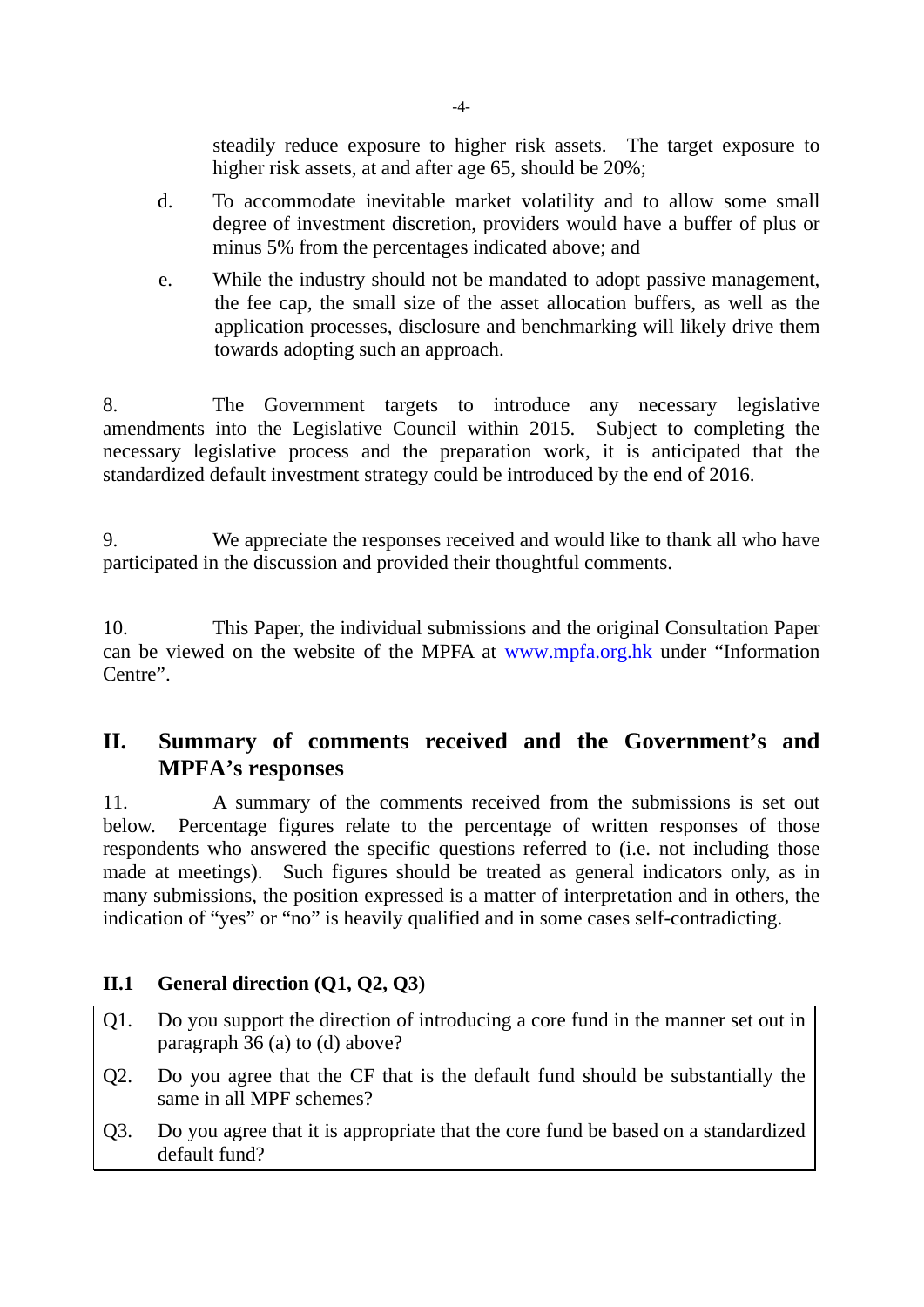#### *Comments received*

12. The majority of respondents (Q1: 81.4%) supported the general direction of the proposals. The majority of respondents (Q2: 74.2%) supported the proposal that the default fund should be substantially the same in all MPF schemes and (Q3: 71.2%) agreed that the core fund should be based on a standardized default fund. They generally agreed that the core fund concept would help address concerns about fees and investment performance and alleviate the difficulties that members faced in making investment choices between a large number of CFs. Respondents generally preferred a standardized default fund across all MPF schemes as it would create the potential for driving down costs, attaining economies of scale, improving returns, removing performance discrepancies between the default funds in different MPF schemes, creating competition and providing a benchmark for other MPF funds.

13. Non-industry respondents were particularly supportive of the direction of the proposals, as reflected in the views from employers, unions and social service organizations. They believed that the proposals would bring potential benefits such as reduced fees and improved performance from economies of scale, and relieve those scheme members who did not want to make an investment choice from the need to do so.

14. Industry respondents widely supported the broad direction of improving the default investment arrangement for MPF members and some alignment of the investment approach. Many industry associations, including the Hong Kong Investment Funds Association, the Hong Kong Trustees' Association, the Hong Kong Retirement Schemes Association, the Hong Kong Federation of Insurers and individual service providers, however, expressed different views on the detailed arrangements, including the need for introducing a "core" fund or the degree of standardization for the default arrangement. Many organizations had reservations about using the name "core fund" (discussed further below under Q10), which they considered might be misleading or create the impression that the core fund was superior to other CFs in the system. A number of them preferred the name "default arrangement" or its derivation.

15. On the extent and scope of standardization, the MPF industry, some investment managers and non-industry players considered that the scope and extent of standardization should be more clearly defined. A few non-industry respondents were concerned with the cost involved in setting up the core fund. Industry associations suggested that, to foster competition among providers, investment managers and other service providers should be given the flexibility to come up with their own default investment arrangements for individual schemes, so long as any guidelines that were not too restrictive were complied with. A number of industry respondents also called for the standardization to be applied only to a few factors, such as the name, the glide path and the headline fees, with diversity allowed in respect of other factors such as administration processes, investment strategies and outcomes. A few submissions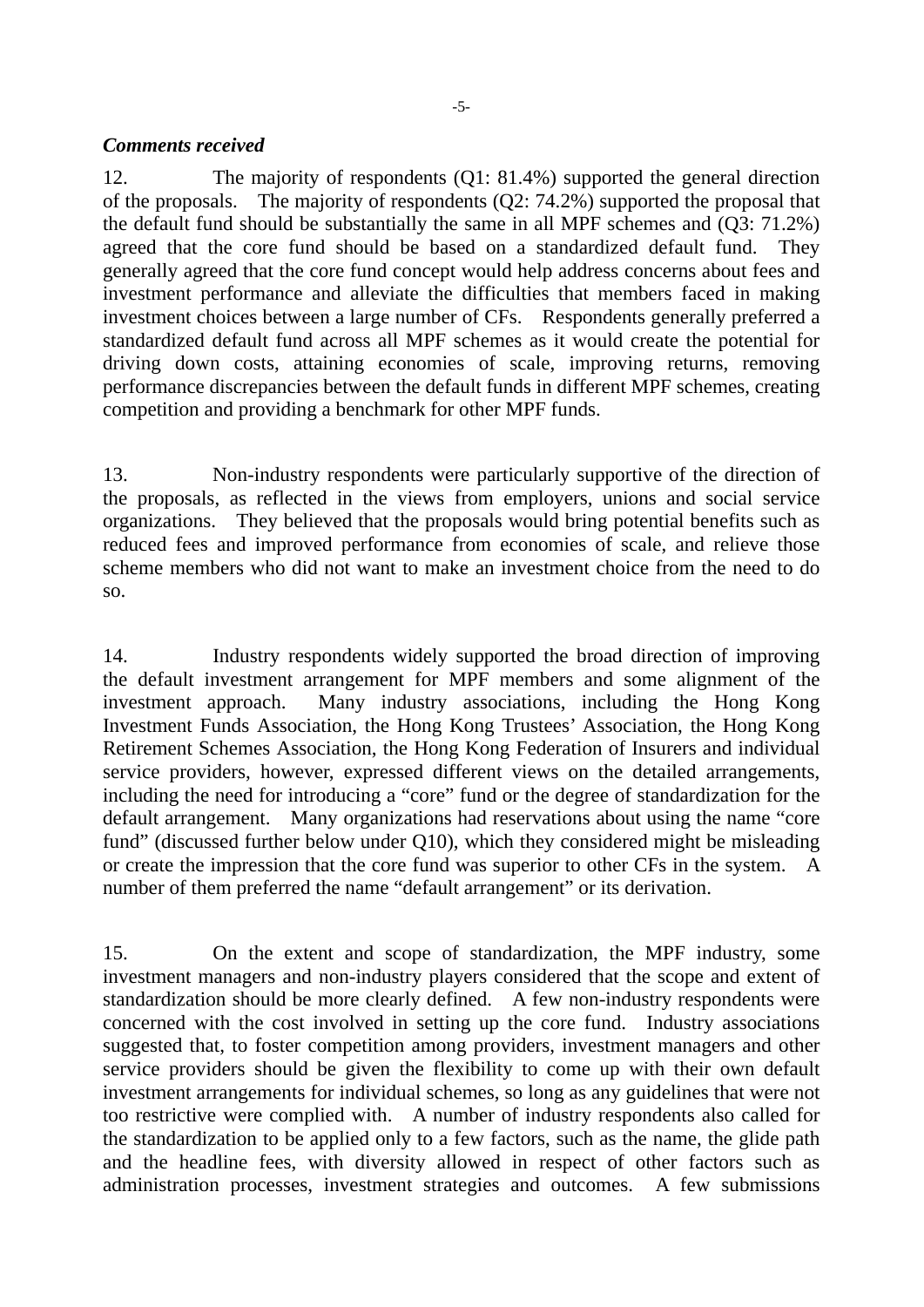commented that a high degree of homogeneity among default/core funds in all MPF schemes would give rise to "systemic risk" or "concentration risk" (through its impact on the MPF system if all default members were invested into a single fund) and would stifle innovation. Some investment managers, especially those offering a range of passively managed index funds, however, disagreed with the broader industry direction and indicated their support both for the core fund initiative and for a high degree of standardization.

16. Respondents, both for and against the core fund proposal, stressed the need to enhance investor education to MPF members. A few respondents went further to suggest that the core fund and the concept of standardization would have an adverse effect on, or would stand against, the effort to educate the public on their responsibility for investment and retirement planning.

#### *Response*

17. There is general support shown in the responses to the consultation for introducing a standardized default investment strategy that is substantially the same in all MPF schemes. We note concerns and questions about the extent to which the default/core funds should be substantially the same in each scheme. We believe that, for the reasons explained in the Consultation Paper<sup>1</sup>, it is important that those who have not made investment choices should not be subject to materially different outcomes in different schemes. The default investment strategy in each scheme should therefore adopt the same investment approach, involving broadly the same exposure to higher risk assets although allowing for some degree of flexibility within which investment managers could deviate from the standard approach (see further discussion under Q5 below). We share the view that product providers should have some flexibility as to how they deliver a common investment approach and this issue is discussed further under II.7 below.

18. It is recognized, however, that even within such levels of standardized approach, investment outcomes will not be absolutely identical across schemes; differences will arise due to many factors including different securities selection, timing, cash-flows and cost/scale impacts. It is therefore important that the investment performance of core funds making up the default investment strategy is benchmarked against an agreed industry standard and each other.

19. In relation to comments that members should be responsible for their own decision-making, we would emphasise that nothing in the proposals is intended to prevent, or discourage, members who want to make an investment choice from doing so. We do, however, consider it critical that the many members who do not want to, or do

 $\overline{a}$ 1 See paragraphs 37 to 40 of the Consultation Paper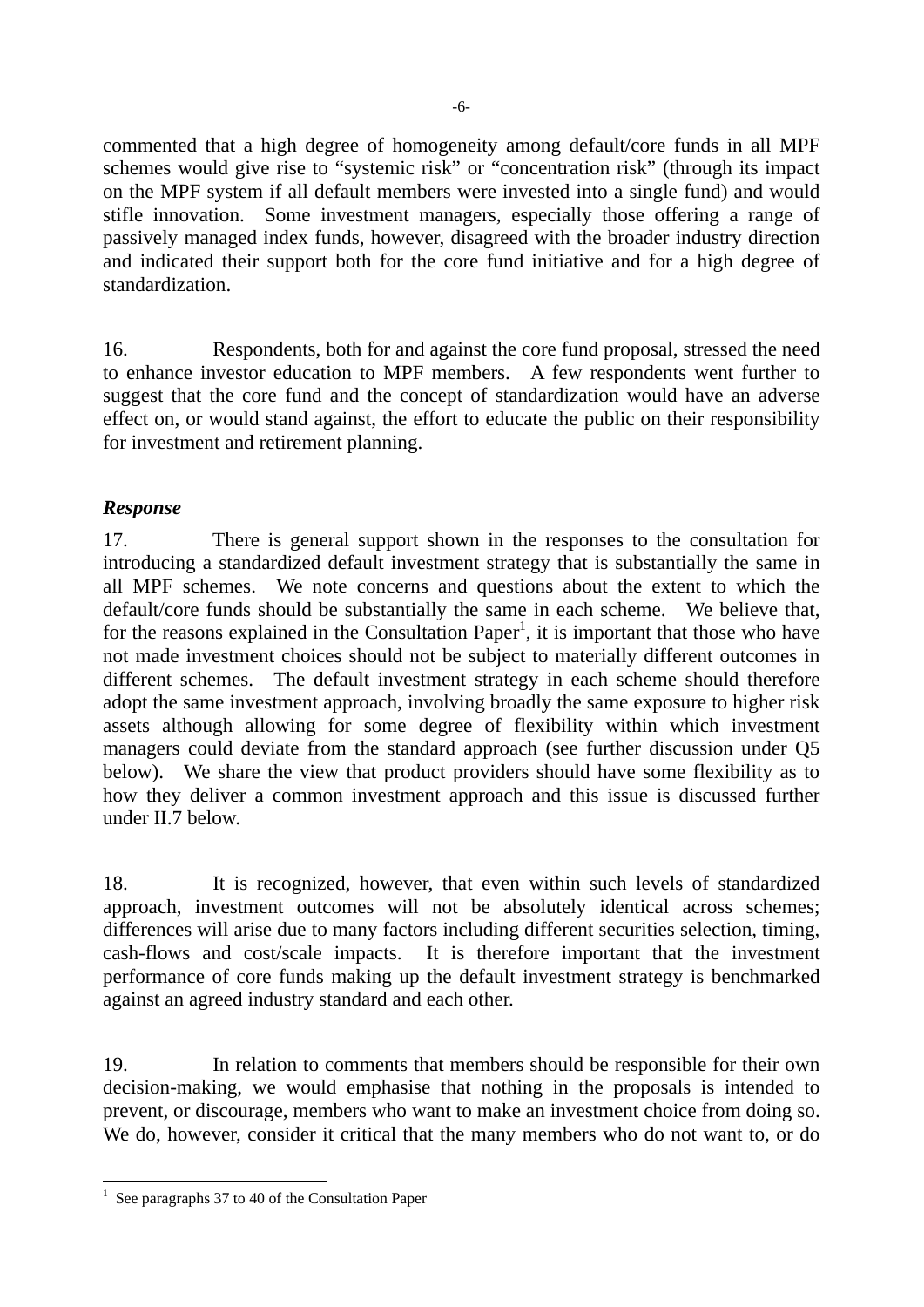not have the time or skills necessary to make an investment decision, are best protected by the development of better solutions than those existing at the moment.

#### **II.2 Automatic de-risking and technical issues (Q4, Q5)**

- Q4. Do you agree that the appropriate investment approach of the core fund is one that automatically reduces risk over time as the member gets closer to age 65? If not, what other option would you propose?
- Q5. Do you have any preliminary views on the technical issues set out in paragraph 48, in particular whether consistency is required on all aspects of default fund design in all schemes or can some elements be left to the decision of individual product providers?

#### *Comments received*

20. 70.7% of respondents to Q4 agreed that automatic de-risking would be the right approach for the core fund. Those who were not in favour of de-risking believed that members should be responsible for managing their own investments, some had concerns about fund proliferation if target date funds were used (as new funds would have to be launched from time to time), and some preferred investing in either some conservative investments or the Tracker Fund rather than using the mixed assets investment approach proposed. Underlying investments could include global bonds and global equities, managed actively or passively.

21. The majority of respondents agreed that reducing equity exposure when members approached retirement age would be beneficial to them. Several investment managers provided suggestions on how to better manage the process of de-risking, such as adopting a "central glide path" around which individual service providers would have the flexibility to adjust exposure to equities. The returns from investing into the hypothetical central glide path could also serve as a benchmark for core funds of all MPF schemes. Other respondents advocated using a target volatility glide path where the expected volatility at each "step-down" age would be calculated at that point in time to determine the appropriate mix of equity/bond, and maintaining a significant equity exposure after retirement age. Some respondents suggested de-risking should continue after retirement. An asset consultant proposed that "smart beta" strategies could be considered, because typical passive mandates assume market capitalization was good, which was not always the case. Many others considered that these types of issues should just be left to providers to decide.

22. While it was generally agreed that automatic de-risking was an appropriate approach, many industry participants and non-industry groups cautioned against adopting age as the sole factor for the de-risking process. It was suggested that other criteria and individual circumstances, such as risk tolerance, current balance of accrued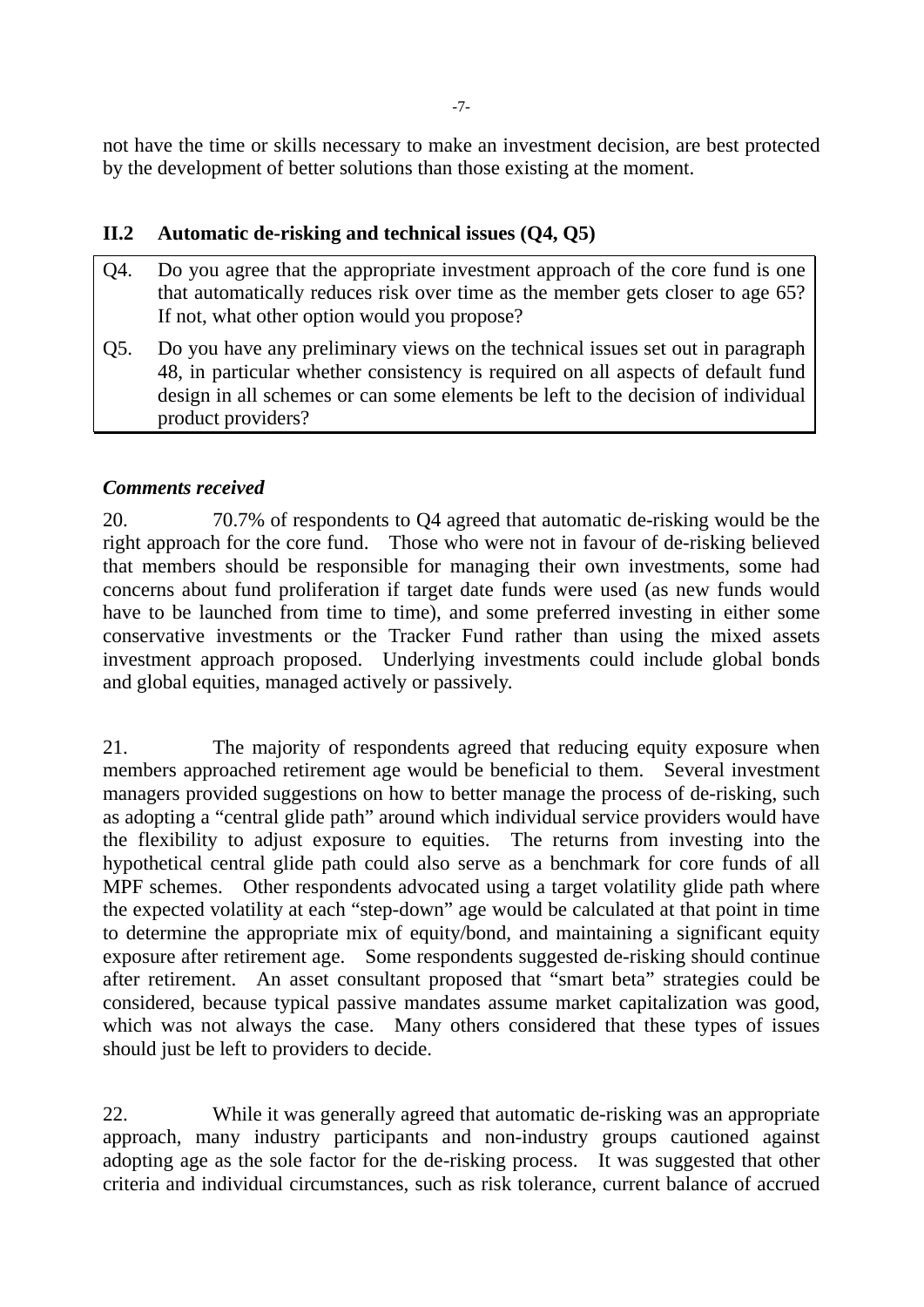-8-

benefits, expected future income, etc., should be factored in as well.

23. A few respondents were of the view that de-risking might not serve the best interests of some people and might not be the right approach for the core fund. For example, if a member incurred losses from an equity position immediately before the de-risking process, the member would lose out on the chance to benefit from a market rebound in respect of the equity position that had been sold off.

24. On the technical issues raised for discussion in Q5, there was some consensus on the number of funds required if a target date approach were to be adopted. Most respondents considered that one fund every five years would be sufficient, though some proposed a period as long as ten years.

25. Whilst numerous industry submissions provided a view on this point, there was no agreement on whether to adopt a target date fund approach or a life cycle approach<sup>2</sup>. . Advocates of a target date fund approach claimed that such funds were easier to understand and to compare, and changes could be more quickly implemented in a volatile market. On the other hand, some respondents preferred the life cycle approach because of its cost effectiveness, as fund launches and closures would be kept to a minimum. Non-industry and trustee respondents generally did not have a view on the age at which de-risking should commence. Investment managers generally believed that this should be left to service providers to decide within any prescribed limits.

26. On the issue of the number of providers for the core fund and the degree of discretion afforded to individual product providers, respondents to the public consultation, Legislative Council members, and labour unions generally preferred more government involvement, which is discussed further, under II.8 below.

27. Opinions of the academics and the professionals varied somewhat. Some agreed that de-risking could help members avoid the risk of making wrong asset allocation decisions, while others said factors other than age, including market or general economic factors, might need to be considered. A number of academics and practitioners also suggested that a life cycle investment strategy might lack investment flexibility and might not be able to respond to sudden market changes.

#### *Response*

 $\overline{a}$ 

28. We note that there is general support for the proposal that the appropriate

<sup>2</sup> See Box 2 on page 20 of the Consultation Paper for what is meant by "Target Date" and "Life Style/Life Cycle" in this context.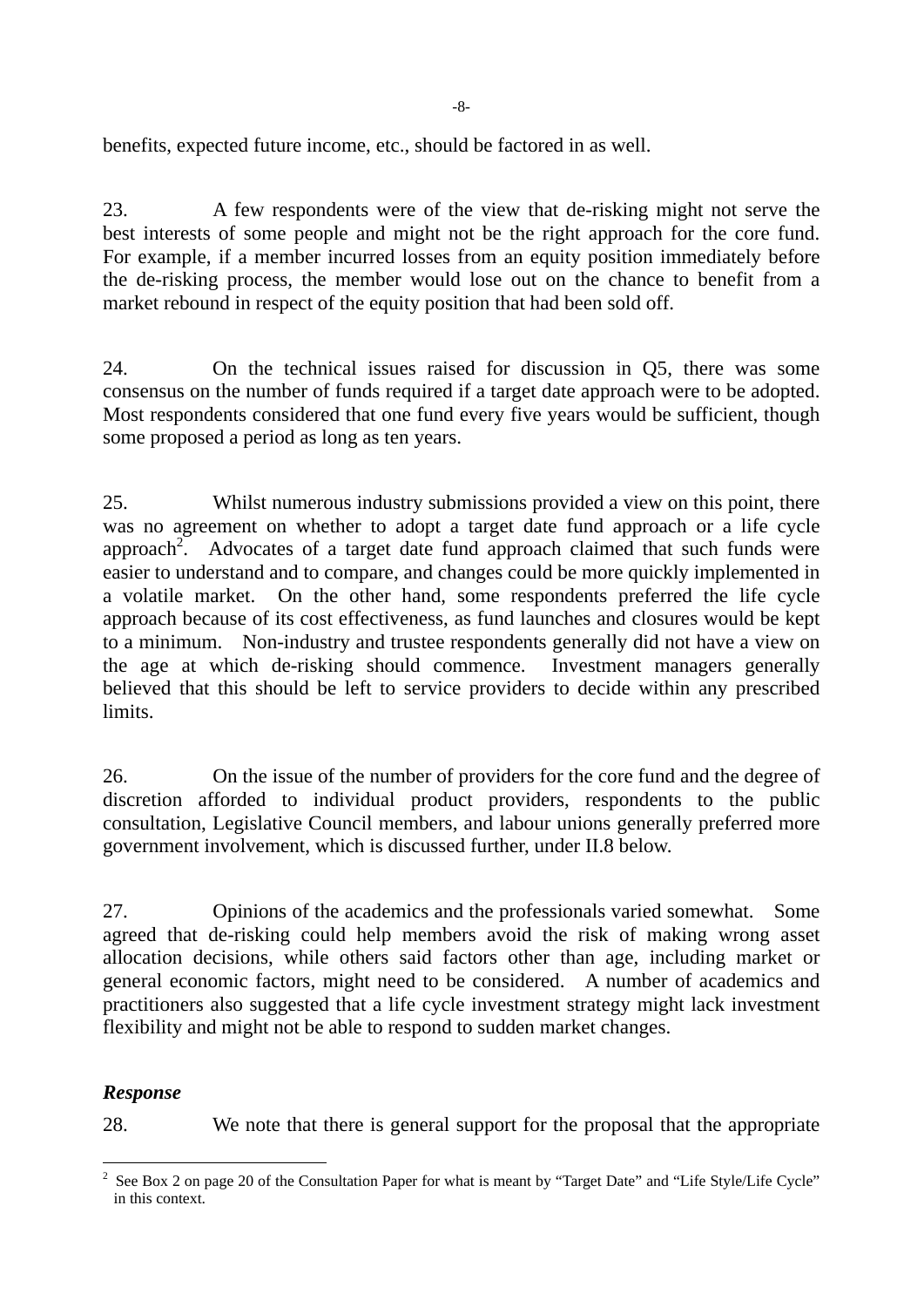investment approach of the core fund is a balanced approach that automatically reduces risk over time as the member gets closer to age 65.

29. **Automatic risk reduction**: The vast majority of respondents supported the proposal that the core fund should automatically reduce risk over time. We note that this also, increasingly, reflects industry practice both in Hong Kong and key international retirement savings markets such as the United States ("US"), the United Kingdom and Australia. The OECD Research commissioned by the MPFA also supports this approach as it is best suited to protecting members from extremely adverse investment shocks close to retirement.

30. **Age-based vs other factors**: Some respondents suggested that risk reduction should not be based on age alone and referred to emerging practices of reliance on other additional factors such as risk tolerance, balance of accrued benefits, expected future income, etc. Whilst we agree that such factors may be relevant in better tailoring the investment approach to individual needs, we are concerned that it would be difficult to adopt such approach at this initial phase. Incorporating other factors into asset allocation processes for individual members will require much more information collection and system development. We also note that the appropriate investment strategy arising from such factors is still emerging. We do, however, agree that any new default investment strategies should be developed in a way that is capable of incorporating such development in the future.

31. **Balanced approach vs single asset class**: While most respondents supported a balanced approach that used a combination of equity and fixed interest securities, we note that a few comments suggested substantially different (and, in many cases, contradictory) investment approaches such as investment into cash or the HK Tracker Fund. The OECD Research commissioned by the MPFA supports the preliminary thinking that investment in 100% equities, such as the HK Tracker Fund, would not be optimal as it would expose holders to too much outcome uncertainty<sup>3</sup>. Reducing outcome uncertainty must be considered to be a key objective of a well-designed default investment strategy that is principally designed to protect the interests of those members who do not, or do not want to, make an investment decision. The contrasting position of investing only in cash is also considered to be sub-optimal. Whilst such an approach would reduce outcome uncertainty, it would do so at a high cost, in that likely returns would be lower across almost all probability distributions<sup>4</sup>.

 $\overline{a}$ 

<sup>&</sup>lt;sup>3</sup> The research indicates that whilst an all Hong Kong equity approach might produce higher median outcomes, at the  $10<sup>th</sup>$  percentile probability distribution, such an approach would produce only 50.2% of what a balanced (50%) equity/ $50\%$  bond) approach would achieve.

 $^{4}$  For example at  $10^{th}$  percentile distribution, an all cash portfolio would return only 73.7% of what a balanced approach (50% equity/50% bond) would likely achieve and at  $50<sup>th</sup>$  percentile distribution (median), an all cash portfolio would return only 72.3% of what a balanced approach (50% equity/50% bond) would likely achieve.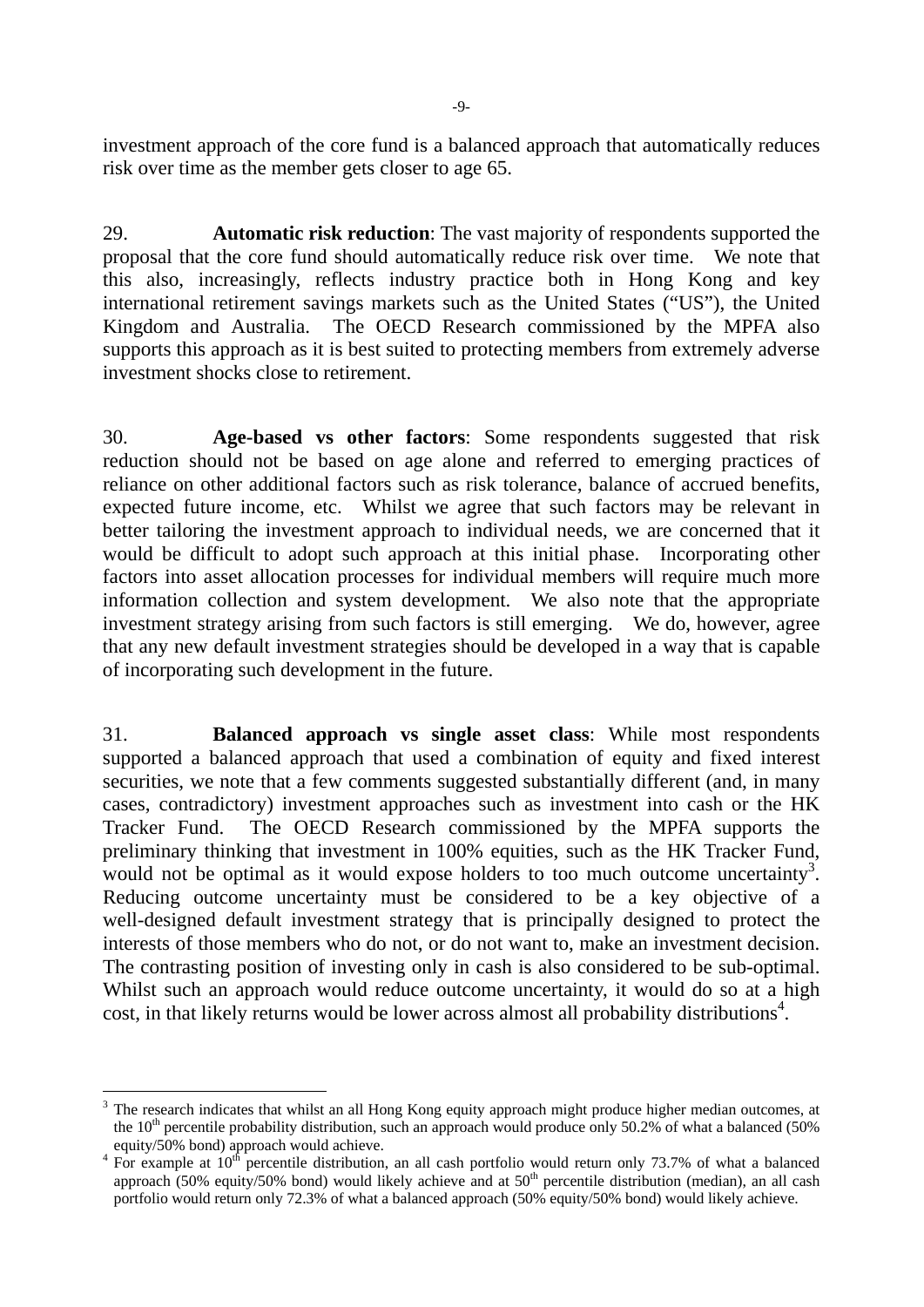32. **Target date vs life cycle**: The divergent views and finely balanced pros and cons regarding whether to adopt a target-date or life cycle approach are noted. Whilst we do not have strong views as to which approach is preferable, we are of the view that all schemes should adopt the same approach, otherwise it will be very difficult to make valid comparison and benchmarking analysis across schemes. On balance, subject to further discussion with the industry on implementation issues, we propose that a life cycle approach should be adopted, using as few CFs as possible. Such an approach can be developed without excessive upfront investment, will be able to be based on existing CFs in some cases, will not require the regular addition of new CFs, will be highly comparable across schemes, will be able to produce reasonably consistent outcomes across schemes and will be capable of refinements to investment approach as investment and allocation strategies develop.

33. Based on the findings from the OECD Research, comments received from the consultation and discussion with industry providers, we propose that the default investment strategy should adopt a balanced, mixed asset, globally diversified investment strategy which will automatically reduce risk as a member approaches age 65. Incorporating suggestions received in the consultation, the central glide path should allow for asset allocations to be managed and varied within a designated band around the central agreed value.

34. A number of detailed aspects of design, the frequency of rebalancing when reducing risk and the mechanisms for so doing will be further developed in consultation with the industry.

#### **II.3 Fee controls (Q6, Q7)**

- Q6. Do you agree that keeping total fee impact for the core fund at or under 0.75% is a reasonable initial approach?
- Q7. Do you agree that keeping total expense impact (i.e. a fund expense ratio (FER)) for the core fund at or under 1.0% over the medium term is a reasonable approach?

#### *Comments received*

35. More than half of the respondents (Fee: 63.2%, FER: 60.5%) agreed that a fee level of 0.75% and a fund expense ratio (FER) of 1.0% for the core fund would be a reasonable initial approach. Many non-industry respondents considered that the proposed fee and FER levels to be a marked improvement from current levels, would improve returns and exert pressure on service providers to cut fees on other MPF funds. Some advocated even lower fee levels, and were of the view that there was room for further reduction in existing management fees. Some suggested that fees should be based on investment performance, but noted that fees and performance might not be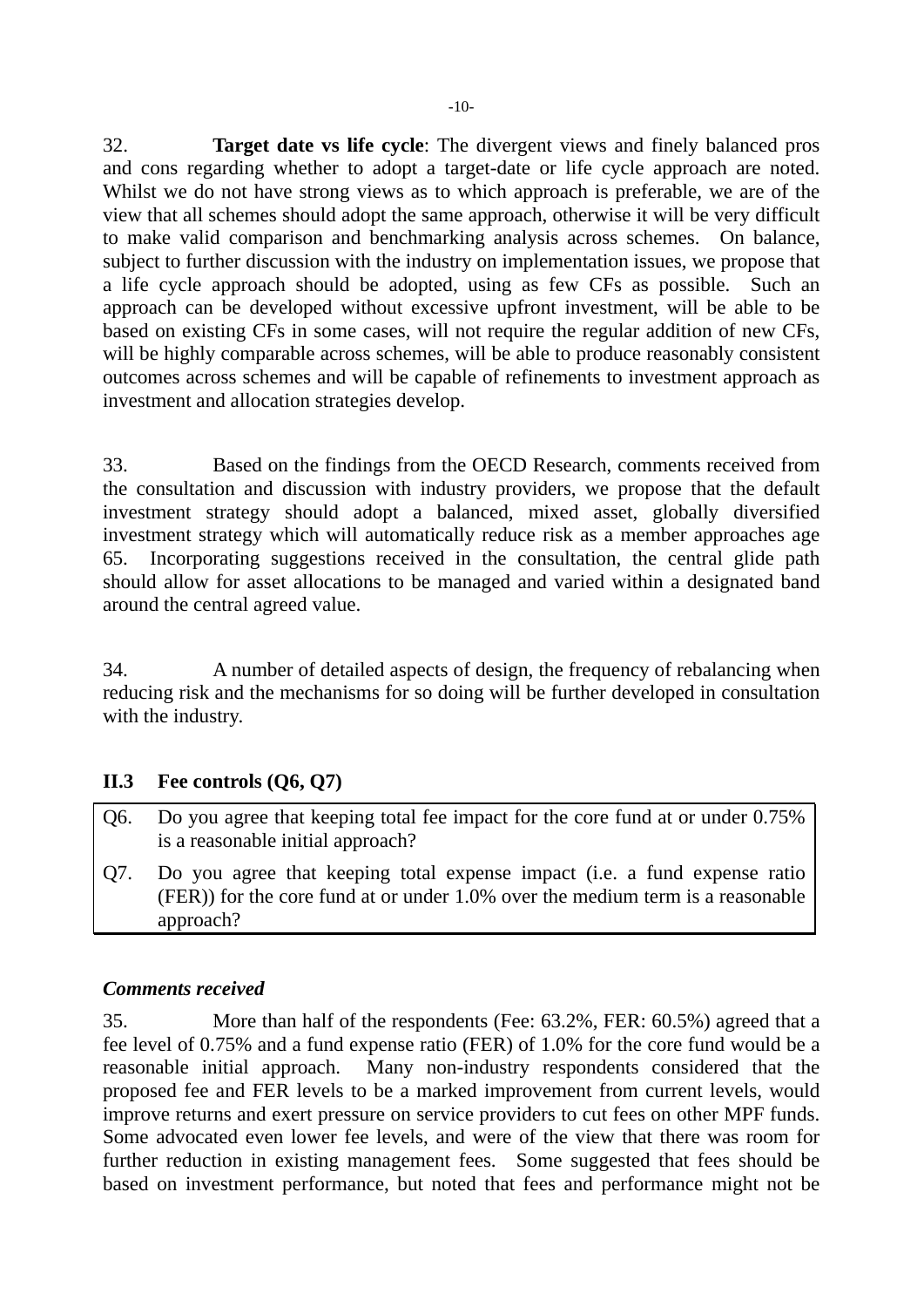-11-

positively related.

36. Investment managers and trustees were, however, almost unanimous in their opposition to the proposed fee and FER levels, often citing the 2012 Ernst  $\&$ Young report in which it was stated that the cost of administration alone was 0.75%. They claimed that the proposed reduction was too much and would have the detrimental effects of lowering incentives to improve services and engage in product innovation. The trustees of the industry schemes mentioned that the extra administration associated with those schemes made it even more difficult to meet the proposed cap. Some respondents pointed out that fee levels at around 0.75% was lower than the average fees of MySuper funds in Australia (which have a relative scale advantage compared to MPF funds). Other respondents considered the proposed fee level higher than the average fee level of target date funds in the US.

#### *Response*

37. Non-industry respondents generally welcomed the proposed levels, with some of them expecting even lower levels. The industry opposed the proposal in general and considered it difficult to meet the proposed fee and FER levels.

38. We believe that the fee levels proposed are a reasonable starting point, having regard to the costs of operation of the MPF system, overseas experience and the aspirations of many respondents. We are also mindful of the differences between the MPF system and other retirement savings systems (e.g. contribution rate, asset size, maturity etc), and so would be cautious about making comparisons between the fee levels of different systems. Whilst the proposed levels are ambitious, we do not consider them impossible for the industry to meet. We consider that a challenging target is necessary to help address the concerns and aspirations that the wider community has for the MPF system. Such a target will also help focus providers' attention on producing a highly efficient and simple default fund structure and will reduce the need for excessive regulation on matters such as structure and fund design. In view of the above, we propose to implement the fee control arrangement of keeping total management fee impact for the default arrangement at or under 0.75% of asset value per annum as an initial approach that can be reviewed, and lowered over time as necessary. With the introduction of the fee control, we expect that the FER for the CFs used in the default investment strategy will decrease to at or under 1.0% over the medium term (e.g. three years after implementation). We will monitor the consequential FER levels over the medium term. We are developing the details of how the fee levels should be measured and calculated in consultation with the industry.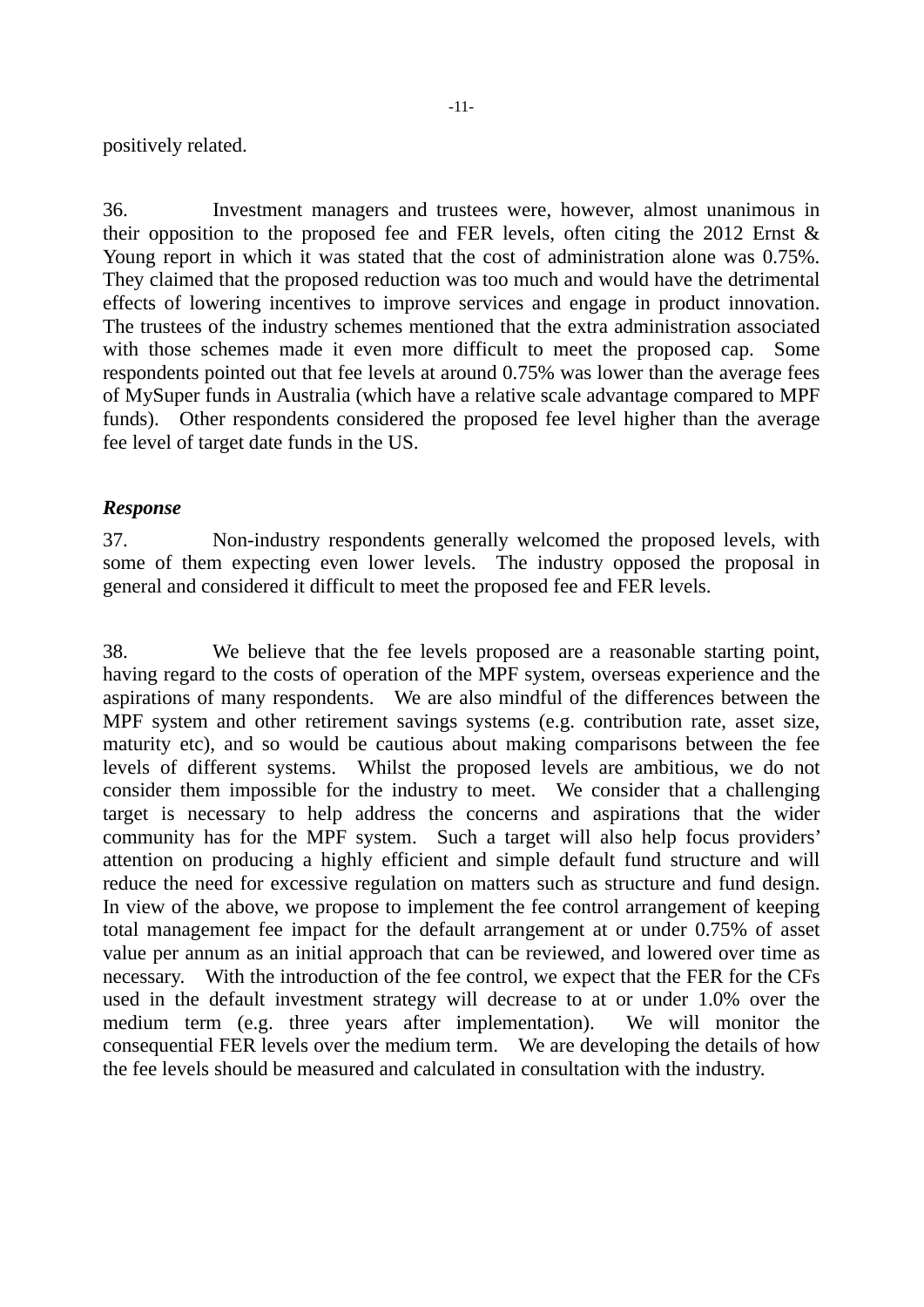| O8. | Do you agree that passive, index-based, investment strategies should be the<br>predominant investment approach in the MPF core fund? |
|-----|--------------------------------------------------------------------------------------------------------------------------------------|
| O9. | Are there particular asset classes which you think would not appropriately be<br>invested on a passive, index-based approach?        |

#### *Comments received*

39. The majority of respondents to the Consultation Paper (Q8: 66.8%) were in favour of a passive, index-based approach to investment for the core fund. They cited reasons such as lower fees and costs, higher returns and the possibility index funds achieving reduced volatility and better performance. On the other hand, some were critical of this approach as they were concerned that the strategy might not generate adequate returns for members, that returns from index funds might be affected by the weak performance of a few 'heavy-weight' constituents, and that fund innovation might be discouraged. Others believed that actively managed funds would provide more flexibility for fund managers to adjust their portfolio in response to market factors.

40. Many respondents proposed different types of investments as underlying investments for the core fund in response to Q9, as follows:

- a. *Tracker Fund* A number of respondents suggested this due to its low fee and good performance.
- b. *iBond and inflation-linked return*  Some respondents suggested iBonds to be issued by the Government on a monthly basis to match monthly MPF contributions. Others wanted the returns of the core fund to be inflation-linked, though they did not mention what types of products should be invested in to achieve this. Other products and strategies to hedge against inflation e.g. Treasury Inflation-Protected Securities (TIPS) with returns rising and falling with inflation rates were also suggested.
- c. *Guaranteed return*  Favoured by some respondents.
- d. *Saving deposits* Some respondents favoured this believing there would be no charges.
- e. *Returns linked to government funds*  One respondent suggested that the return of the core fund should be linked to those of government-run funds, such as the Innovation and Technology Fund. There was no suggestion on the products that should be invested in to achieve this return.
- f. *Managed in a similar way to foreign retirement funds*  One respondent suggested the passive, index-based fund should adopt a strategy similar to those for the sovereign funds and retirement funds of Norway and Canada. The equity-bond ratio should be kept at 60:40, passively replicating a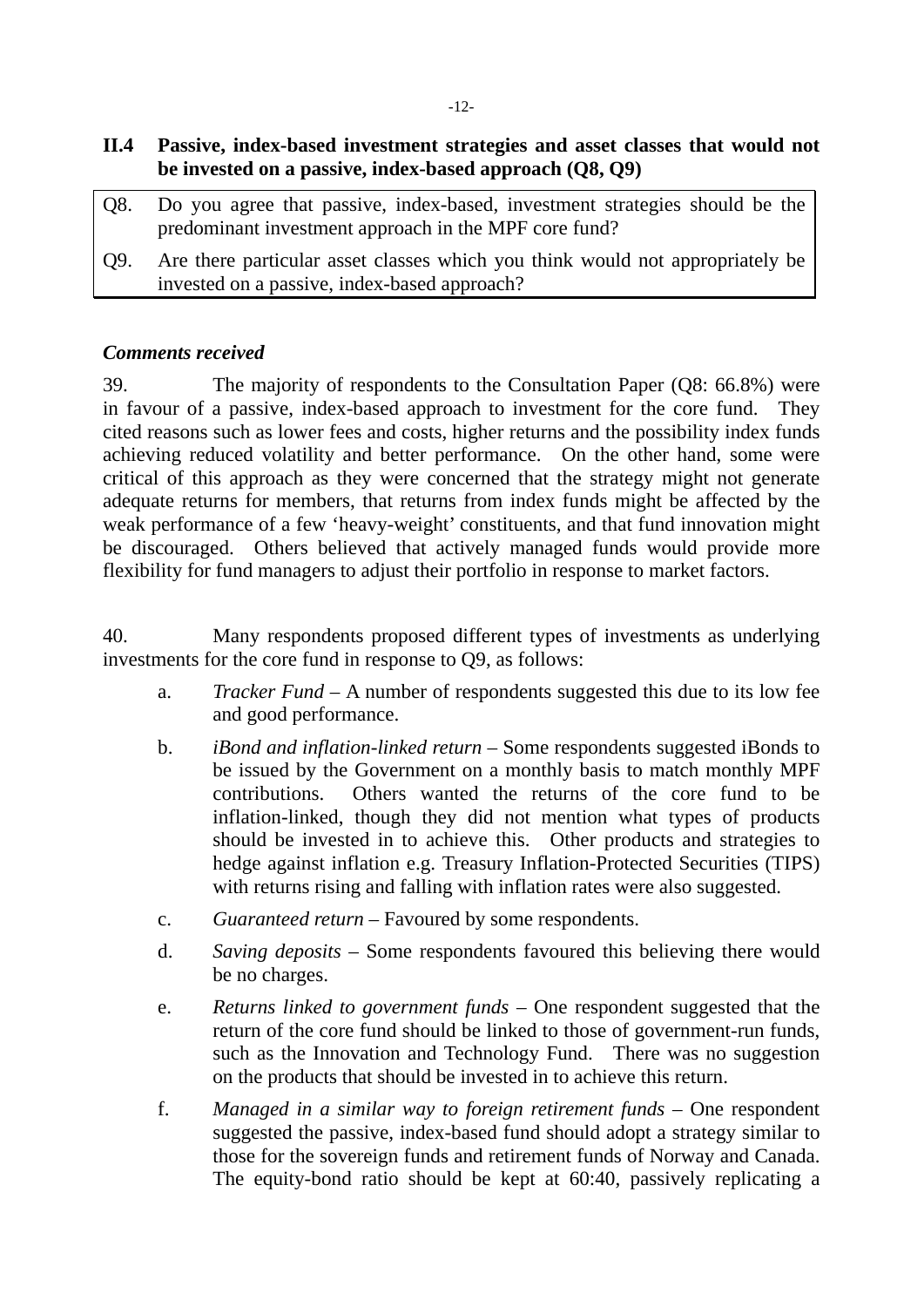global index, with rebalancing from time to time to maintain this equity to bond ratio.

41. Some respondents suggested that items such as bonds, treasury bills, index tracking funds, bond index funds, speculative derivatives, currencies and commodities, property and Real Estate Investment Trusts ("REITs") should not be used as underlying investments. A few respondents mentioned that equity should not be passively invested while one did not want any investments that were not socially responsible, such as casinos, tobacco companies, and companies with poor human and labour rights records.

42. Many industry respondents did not positively identify with a passive, index-based approach as the predominant approach for the core fund. Most trustees believed that while a passive, index-based approach had its place in the core fund, the investment decision on whether to invest actively or passively should be made by investment managers. Many investment managers believed that active management should be used in the core fund as they believed passive management might not outperform active management. Some also pointed out that there might not be enough approved Index-Tracking Collective Investment Schemes to fully meet the needs of the core fund.

43. Investment managers currently providing passive index funds, however, were in favour of a passive, index-based investment approach for the core fund. They maintained that a low-fee passive index fund would help achieve the objectives of fee reduction. They were also confident of achieving the stated fee control levels.

44. A few submissions from groups with specific interests recommended allowing REITs and private equity as underlying investments for the core fund, believing that these investments would enhance diversification and improve returns for the core fund.

#### *Response*

45. Whilst there was majority support for using a passive investment approach for the default investment arrangement, some preferred to use, in full or in part, an active approach, or leave the decision to the industry and service providers. Notwithstanding submissions made to the contrary, we are not convinced that passive management will necessarily produce inferior returns. The research referred to in the Consultation Paper<sup>5</sup> found that actively-managed MPF funds had not delivered better returns than passively-managed ones. Nevertheless, having considered the views received, we do not consider it necessary to mandate that the core funds should only use

 5 See paragraph 70 of the Consultation Paper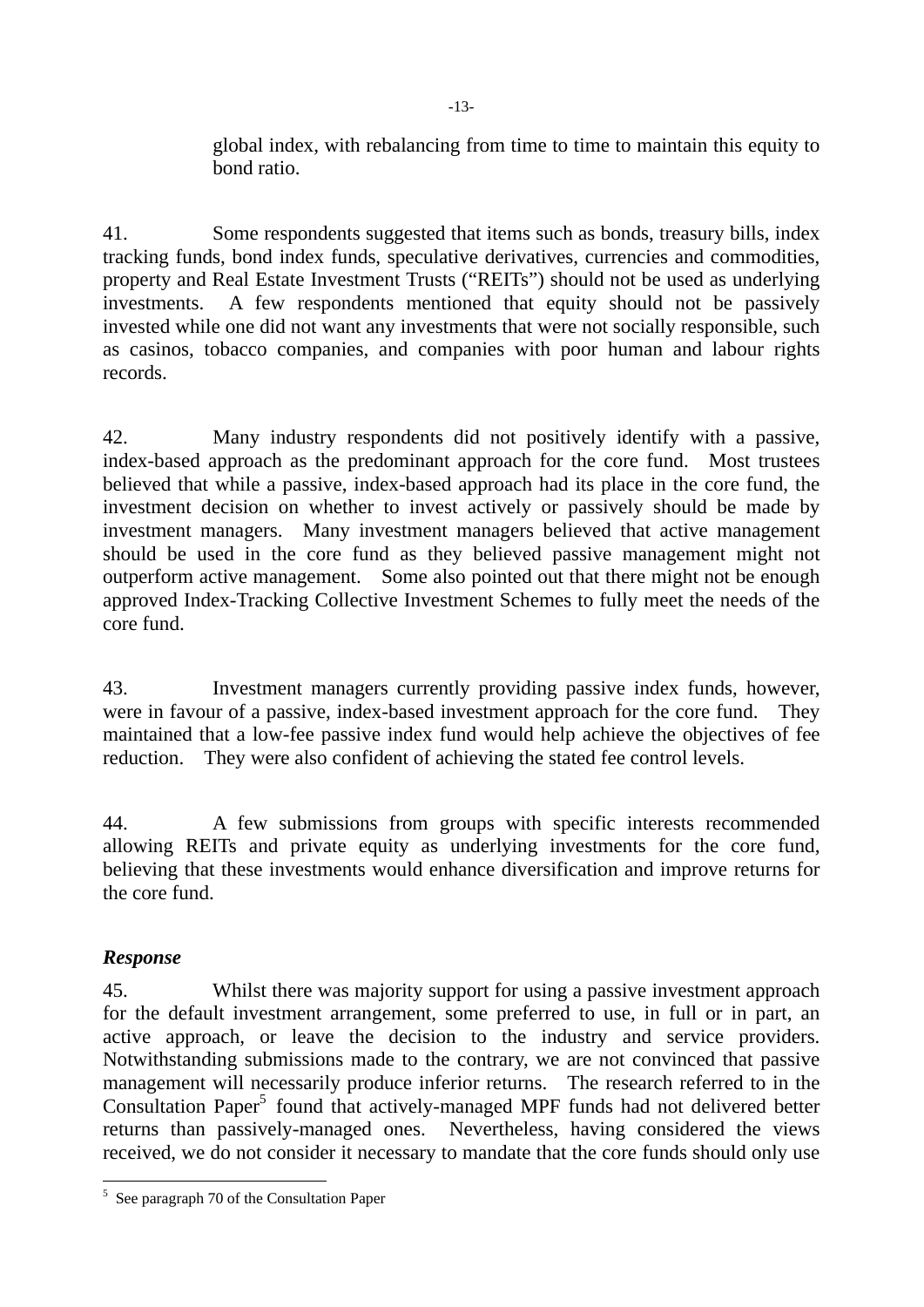passive management strategies. Given the fee cap proposed, industry members have advised us that generally it will only be possible to meet this through the use of passive investment management. If some managers are able to provide active investment management within that fee level, and they and the product provider are satisfied that they can achieve better returns from so doing (and can produce evidence of such in relevant applications to the MPFA), then they should not be prevented from seeking to do so. It is important, however, that any resultant under-performance is transparent, vigilantly reviewed by scheme trustees and subject to any necessary remedial action by trustees like reverting to passive management.

46. In relation to appropriate underlying investments for the default investment strategy, some comments are already set out above (in paragraph 32) regarding the investment approach of the core fund. The proposed direction is that the default investment approach should adopt a balanced, mixed assets, globally diversified investment strategy which should automatically reduce risk as a member approaches age 65. Whilst not containing any guarantee as to returns, such an approach will minimize the scope for negative outcomes for members. Individual providers should have flexibility as to what underlying investments or pooled funds they can use in meeting the prescribed approach. Some of the asset classes or strategies mentioned in paragraph 40 above may be adopted by some providers; however, we do not consider it necessary to mandate such investment.

#### **II.5 Name of core fund (Q10)**

Q10. Do you agree that the name of the core fund should be standardized across schemes? If so, do you have any preference amongst the possibilities set out in paragraph 77 above?

#### *Comments received*

47. A majority of respondents (Q10: 80.2%) agreed that the name should be standardized across schemes. This would help facilitate easy communication with members and would ensure transparency and fair marketing practices. Of the five names suggested in the Consultation Paper, most people chose either "MPF Core Fund" (38.5% of those who indicated a preferred name) or "MPF Default Investment Fund" (34.9% of those who indicated a preferred name). Industry submissions were strongly against using the name "Core Fund". Many industry respondents expressed concern that the name "MPF Core Fund" might create high expectations for the fund or make people believe that it was the best choice, leading them to overlook other fund choices. Some preferred "MPF Default Investment Fund" to emphasize its nature as a fund for members who did not make investment choices. They also made the point that core fund (singular) could not be used as the likely solution will involve multiple CFs.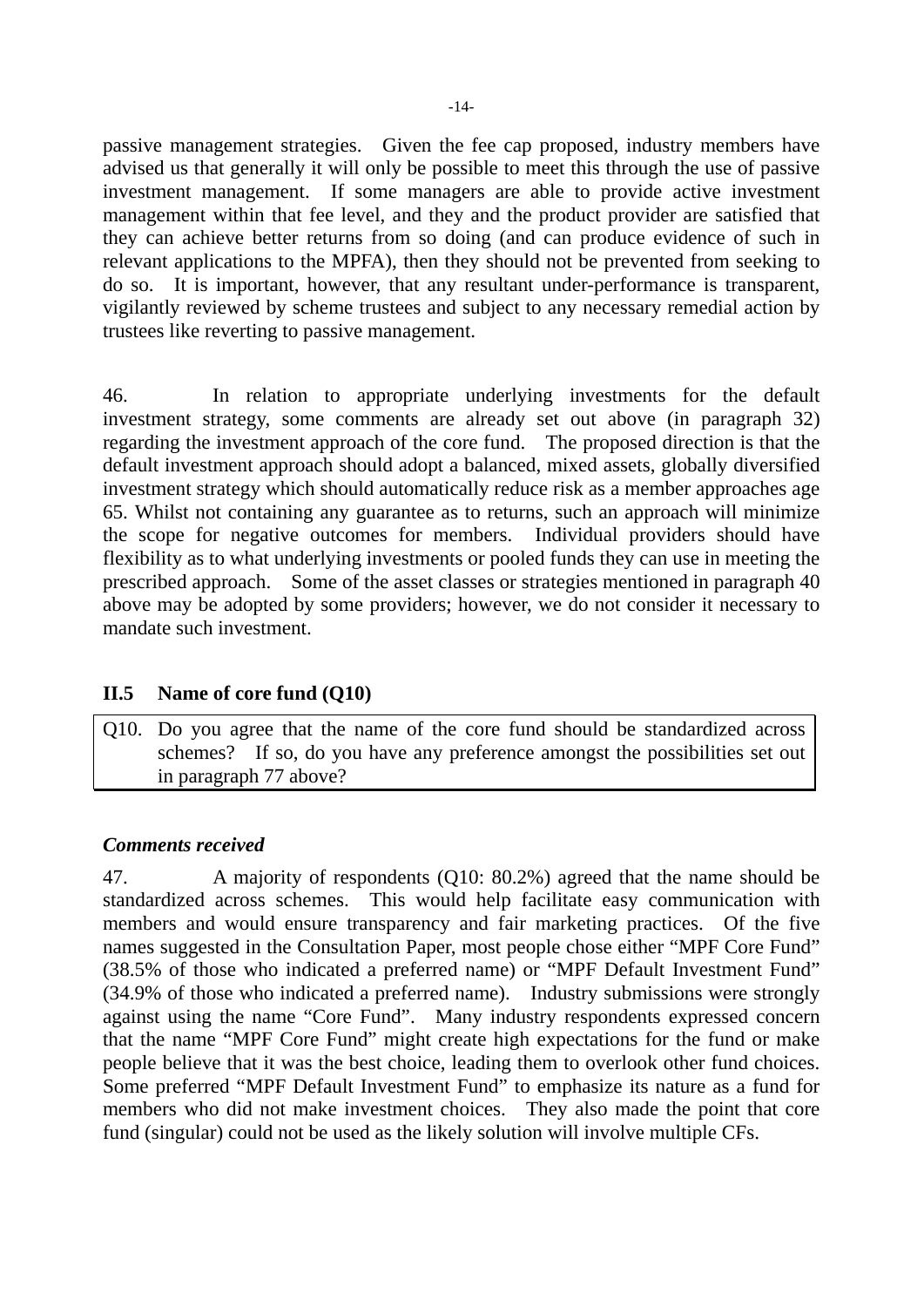#### *Response*

48. Based on the comments received, we propose that the default investment arrangement for MPF schemes will adopt a standardized name. We note that there was some confusion expressed regarding terminology and names, particularly as regards the terms "core" and "default" fund. As stated in the Consultation Paper, the proposal was that the "core fund will be based on standardized default funds" $\delta$ . Design questions were therefore focused on what an appropriate default investment strategy should be. The term "core fund" was only intended to reflect the importance of the new default investment strategy for the MPF system. The term "core fund" was not intended to suggest that the preferred default investment strategy would be a single fund<sup>7</sup> as it was always considered likely that the preferred investment strategy would involve multiple funds given that a single fund could not adjust risk for different members.

49. Going forward, we propose to use the term "default investment strategy" in describing the investment approach that will be designed for this purpose. Within the default investment strategy in each scheme, the trustee may use two or more CFs (see paragraphs 6 and 7 above) to reduce risk over time. One or more of those CFs may use the term "core" within its fund name (e.g. the "Core Accumulation Fund") reflecting its key role within the default investment strategy and the broader MPF system.

50. Accordingly, we will proceed with the proposals on the basis that the standardized approach to investment of contributions and accrued benefits for which no choice of CFs has been made will be referred to, for development purposes, as the "default investment strategy". Further consideration can be given to how this is described to members once the final form and design of the investment approach are finalized. The names of the CFs used under the default investment strategy will adopt common naming conventions as illustrated in the paragraph above. Properly explained, the above approach should not leave scheme members with any misunderstanding as to the nature of any CF described as "core" funds.

#### **II.6 Implementation and transitional arrangements (Q11, Q12)**

- Q11. Do you agree with the general principle for dealing with implementation and transitional issues as set out in paragraphs 78 and 79?
- Q12. Do you agree with the proposal in paragraph 81 as to how to deal with the transition for existing MPF members of default funds?

 $\overline{a}$ 

<sup>6</sup> Paragraph 36a of the Consultation Paper

<sup>7</sup> See footnote 17 of the Consultation Paper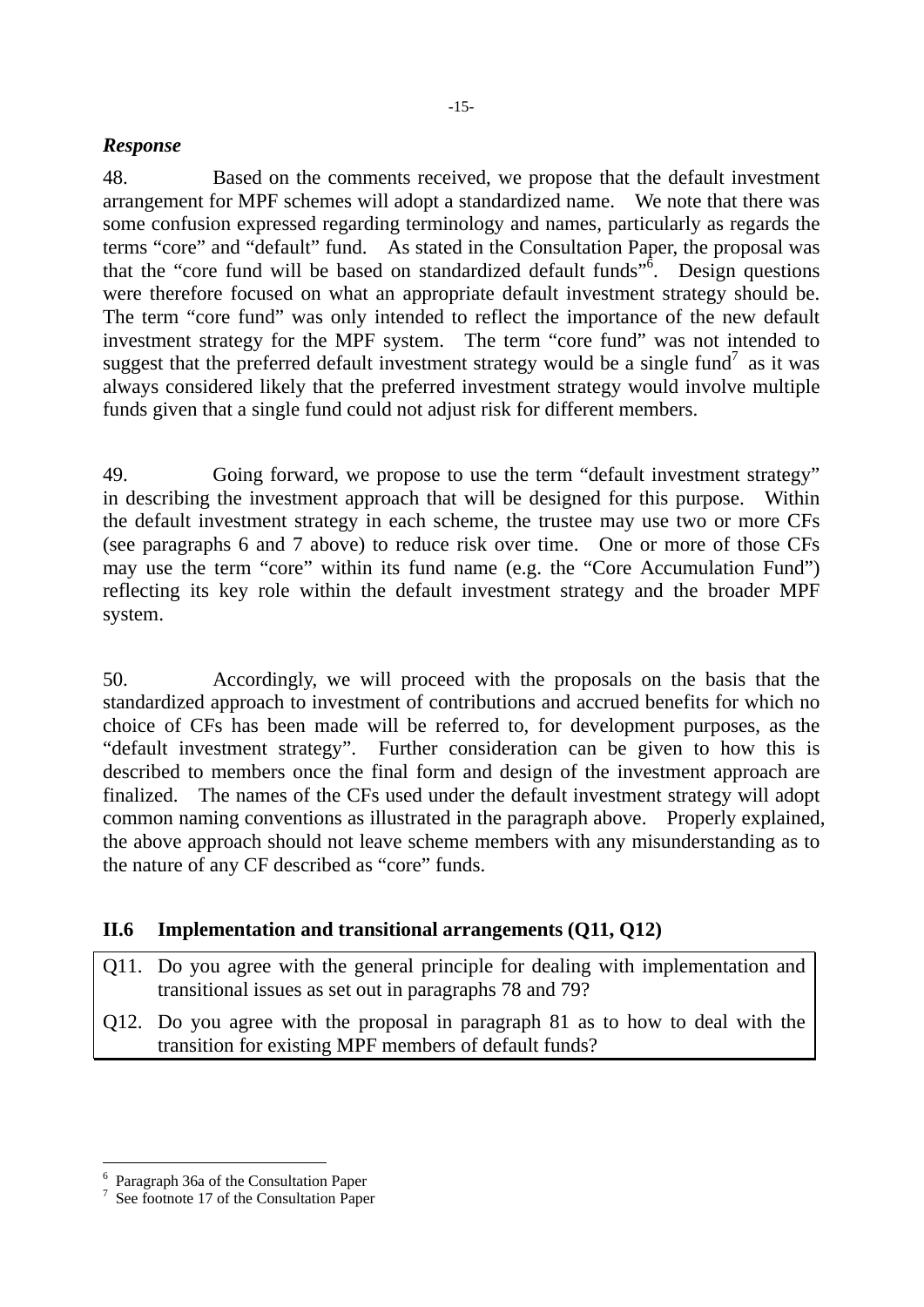#### *Comments received*

51. A majority of respondents (Q11: 74.4%, Q12: 72.5%) agreed with the general principles for implementation and transitional issues (including the method for handling the transitional process if the trustee could not identify which members were invested in the existing fund by default). Some respondents said that these issues should be clearly communicated to members and members should be reminded of the opportunity to switch to the new core fund. Those who disagreed with the proposed approach had a few concerns. Some thought that the automatic transfer of benefits should only apply to contributions of new members, and not to the accrued benefits of existing members, because of the risk involved and the investment gain or loss that would be realized in an automatic transfer. Some suggested the new core fund should apply only to future investments. One was concerned about confusing members and another was concerned about using a huge amount of paper for notices. Another liked to see that a fresh decision could be made by all members so that disputes could be avoided. Numerous industry submissions suggested the need for clear legislative support to deal with trustee powers and liabilities. A few suggested that the MPFA, the Government, or a new provider should handle the implementation and transition.

52. Many industry and non-industry groups who submitted detailed written submissions had reservations about the proposed implementation and transition arrangements, especially those in relation to the treatment of existing accrued benefits. Concerns included the amount of transactions that might be required to be completed in a single day, the potential loss of guarantee if the existing investments were in a guaranteed fund, uncertainty regarding the legal status of a transfer without member consent, and the adverse impact on fund price for members who remained in the existing fund.

#### *Response*

53. In view of the comments received during the consultation, we will proceed in the general direction proposed in paragraphs 79 and 81 of the Consultation Paper, as summarized below. Noting concerns about requiring many transfers to be done on a single day, we will allow trustees timing flexibility, within a reasonable period after implementation (e.g. 12-24 months) within which to complete any necessary transitional transfers. We also agree that further thought should be given to whether transitional transfers should occur where the trustee of the relevant scheme believes that the relevant member has not yet satisfied any conditions relating to a guarantee. Subject to further discussion and advice about details and timing, this direction would have the following impacts on different categories of members:

a. all existing members of all schemes will be advised, in advance of implementation, of the new default investment strategy. They will be invited to consider whether they wish to review their existing choice of CFs and notified that if they are an existing default investor they will subsequently receive a further notice advising them of how their existing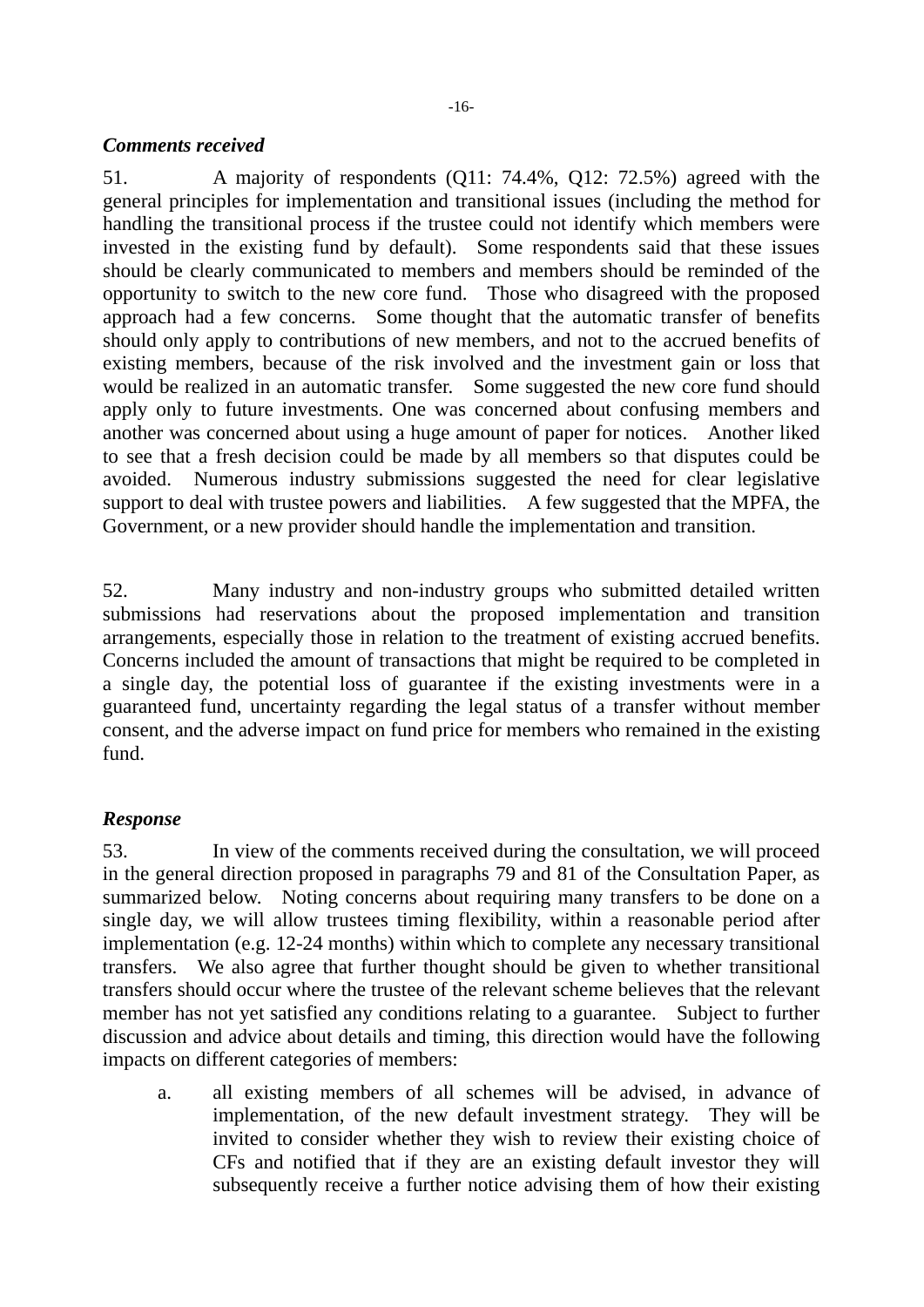accrued benefits will be affected;

- b. for members who join a scheme after the implementation date, all contributions will be invested in accordance with the new default investment strategy, unless or until, the member makes an alternate choice of CFs;
- c. for existing members of a scheme who have never made a choice of CFs, any contributions made after implementation of the new arrangement will be invested in accordance with the new default investment strategy unless or until the member makes an alternate choice of CFs; and
- d. for existing members of a scheme who have never made a choice of CFs in relation to existing accrued benefits, these benefits will, after adequate notice and opportunity to make a choice of CFs, be invested into the default investment strategy.

54. We will further discuss with the industry issues about whether, and if so how, some investments into guaranteed funds should be exempted from transitional transfer. We will also discuss whether there are other categories of member or investments that should be treated similarly.

55. In relation to concerns about whether trustees need legal protection for making transitional transfers, we will seek advice as to whether this is necessary. If considered necessary, we will propose relevant legislative provisions to give trustees the necessary powers and legal protection for acting in accordance with such requirements.

#### **Other issues raised during the consultation**

#### **II.7 Structural options**

#### *Comments received*

56. Despite not being a topic set out in the Consultation Paper, respondents also expressed different views on the possible structural design of the default investment strategy. There were views, mostly from non-fund-industry commentators that there should be a single core fund, or only a few core funds. Some also expressed a wish for more government involvement, although they did not comment on the detailed structural arrangement. There were also comments that the pooling of assets could help bring down fees and achieve economies of scale. On the other hand, some respondents who supported the establishment of a default investment strategy in individual schemes, considered that a common core fund adopted by all schemes would not be desirable as it would create concentration risks. Respondents from the industry were generally in favour of being given the flexibility to incorporate any new requirements about the default investment strategy into their own existing schemes or managed by existing managers, thereby reducing transitional complexity and costs. An industry organization believed that the Government should adhere to its role as the regulating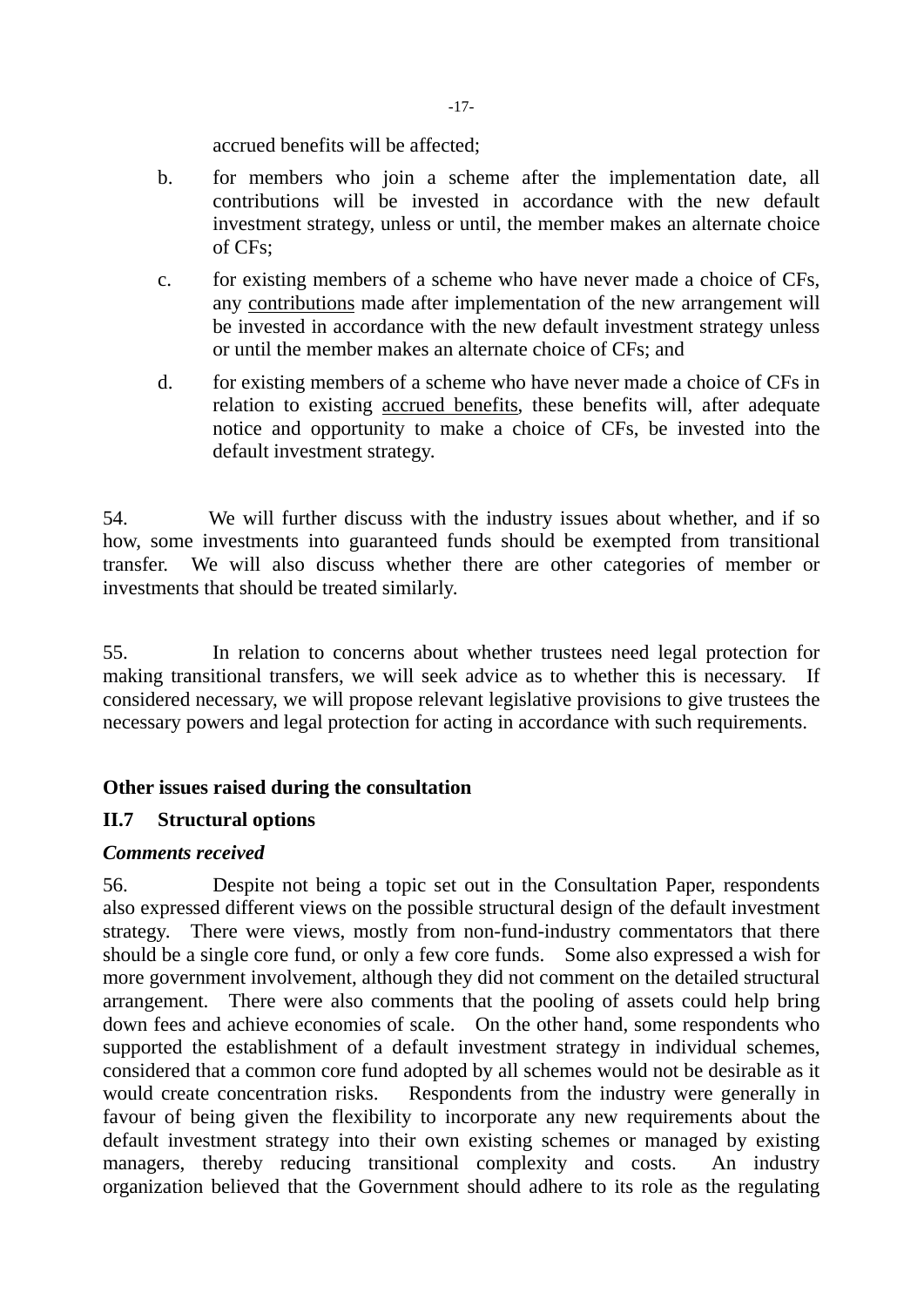body rather than set investment requirements.

#### *Response*

57. The existing MPF system is a scheme-based system under which contributions are paid into a scheme (chosen by an employer or self-employed person) and invested into one or more CFs in that scheme<sup>8</sup>. The issue about default investment is what rules should apply about how to invest contributions received into that scheme when no instructions have been received from the relevant member. Each scheme needs, and does already have, rules dealing with this question. The proposal, as set out in paragraphs 6 and 7 above, is that, for the first time, these rules should be standardized across MPF schemes. The concept of a "single" default fund, or series of funds across all schemes, is a quite different concept, suggesting the need to identify default contributions and transfer them (either by employers or trustees) from the scheme into which they were paid, to the "central" default scheme and CF. Such a process would create substantial transactional activity each month and create much complexity around issues such as reporting, fees and transfers on subsequent choice under existing MPF structures. Existing infrastructure could not support such a process and it would take substantial time and cost to build any such infrastructure. The establishment costs will be higher and will not be conducive to fee reduction.

58. Individual respondents and organizations representing labour interests considered that there was an imminent need to introduce reform to the existing system to drive down management fees, such that the accrued benefits of scheme members could be better protected. Many of them considered that an earlier implementation of the proposals would be necessary. In view of the above, it appears that establishing a default investment strategy based on the existing framework of MPF schemes would be a more cost and time-effective solution.

59. Another way of achieving some level of centralization would be for all CFs used as defaults in each scheme to be required to invest into common underlying investment pools. Such an approach may be more closely aligned with the current MPF system but will require more regulatory control and will take substantially longer to implement. We note the concerns expressed by some about concentration of operational risks under such an approach.

60. In any event, given that efficiency will be driven by the fee cap of 0.75%, we do not see the need to mandate the use of particular underlying investment pools at this stage. Providers will, because of the fee cap, be forced to seek out efficient and low cost investment solutions. Some, perhaps many, will find it necessary to invest through common underlying investment pools (including, for instance, readily available

 $\overline{a}$  $8\,$  See paragraphs 13 and 14 of the Consultation Paper for more details about existing MPF structure.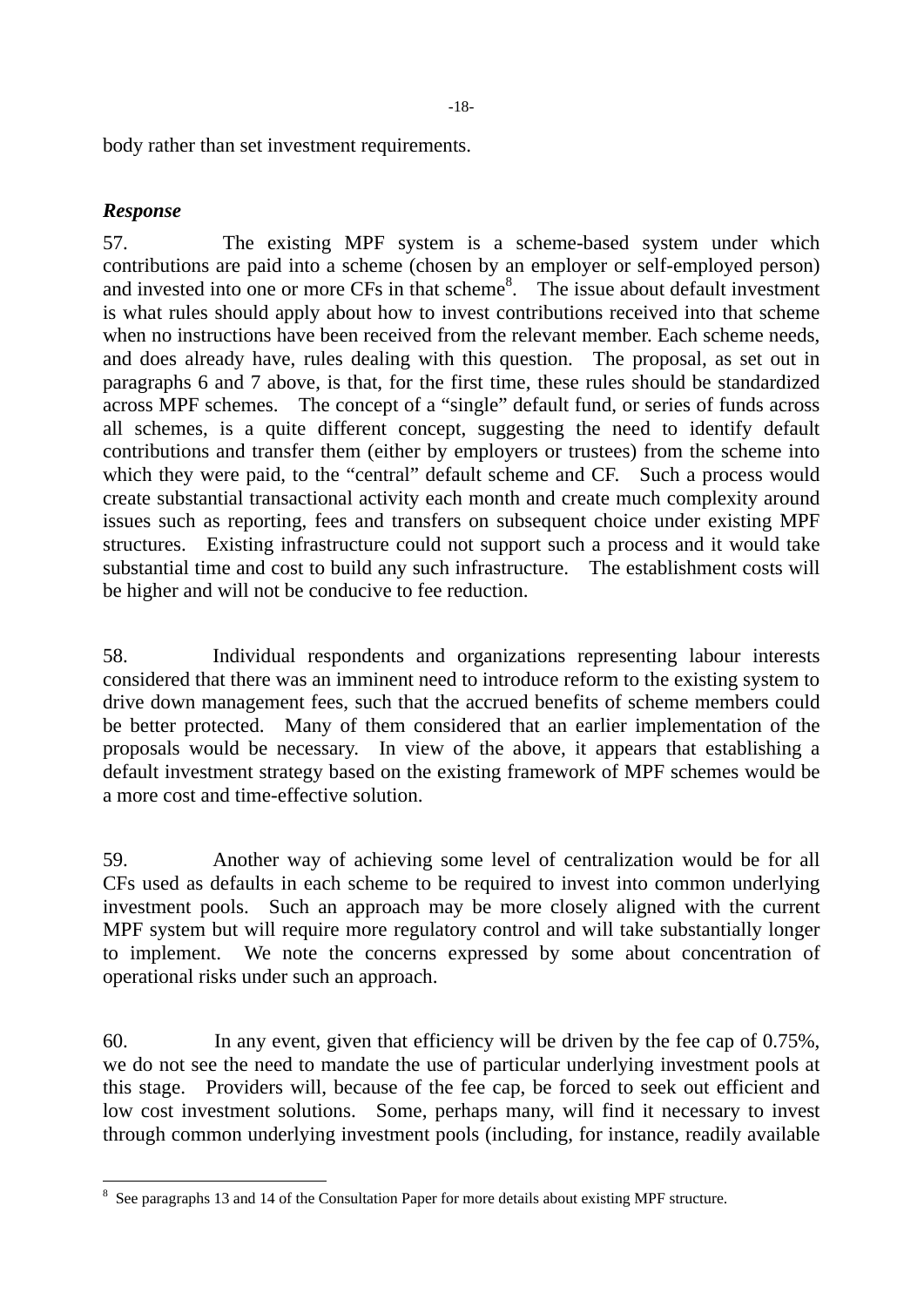index funds) and the MPFA will facilitate this process to the extent possible. Other providers, who can show that it is in members' interests to do so, may be able to use purpose-built investment pools if they can do so within the constraints of the fee cap.

61. If, in the medium term, having regard to the impact of implementing the proposals in this paper, stakeholders are still enthusiastic about further centralization, consideration can be given as to whether it is cost-efficient to build the necessary supporting infrastructure. At this stage, we are of the view that development and implementation should proceed forthwith and subsequent enhancements may be introduced if considered necessary over time.

#### **II.8 Role of the Government and its involvement**

#### *Comments received*

62. A number of respondents from the industry and intermediary representatives and bodies considered that existing trustees, which possessed professional knowledge, should operate and manage the core fund in the privately-managed MPF system. Some of these respondents considered that the costs of setting this up should not be funded by the public coffer. On the other hand, a number of individual respondents and representatives of labour unions and from the social service organizations preferred a core fund, or elements of it, operated or managed by the Government, the Hong Kong Monetary Authority ("HKMA"), or by a public trustee. They believed that this suggestion could help drive down fees and introduce more competition among existing MPF funds, on the assumption that trustees might not have incentive to improve fund performance.

#### *Response*

63. The Government has reiterated on many occasions that the MPF system is established as a privately-run, second pillar system in accordance with principles of the World Bank. The design of the MPF System is to require the working population and their employers to make mandatory contributions to assist the former to save for their retirement well in advance, such that public resources can be focused on assisting those in need. The HKMA should not be involved in running or investing any element of the MPF system as it has no experience/expertise in running or administering an individual account savings scheme. The investment management of the Exchange Fund, which was mentioned by some, is quite different from managing retirement savings contributions. The Government also maintains the view that the core fund should be operated by the market, instead of a public trustee operated by the Government, a public organization or a non-profit organization.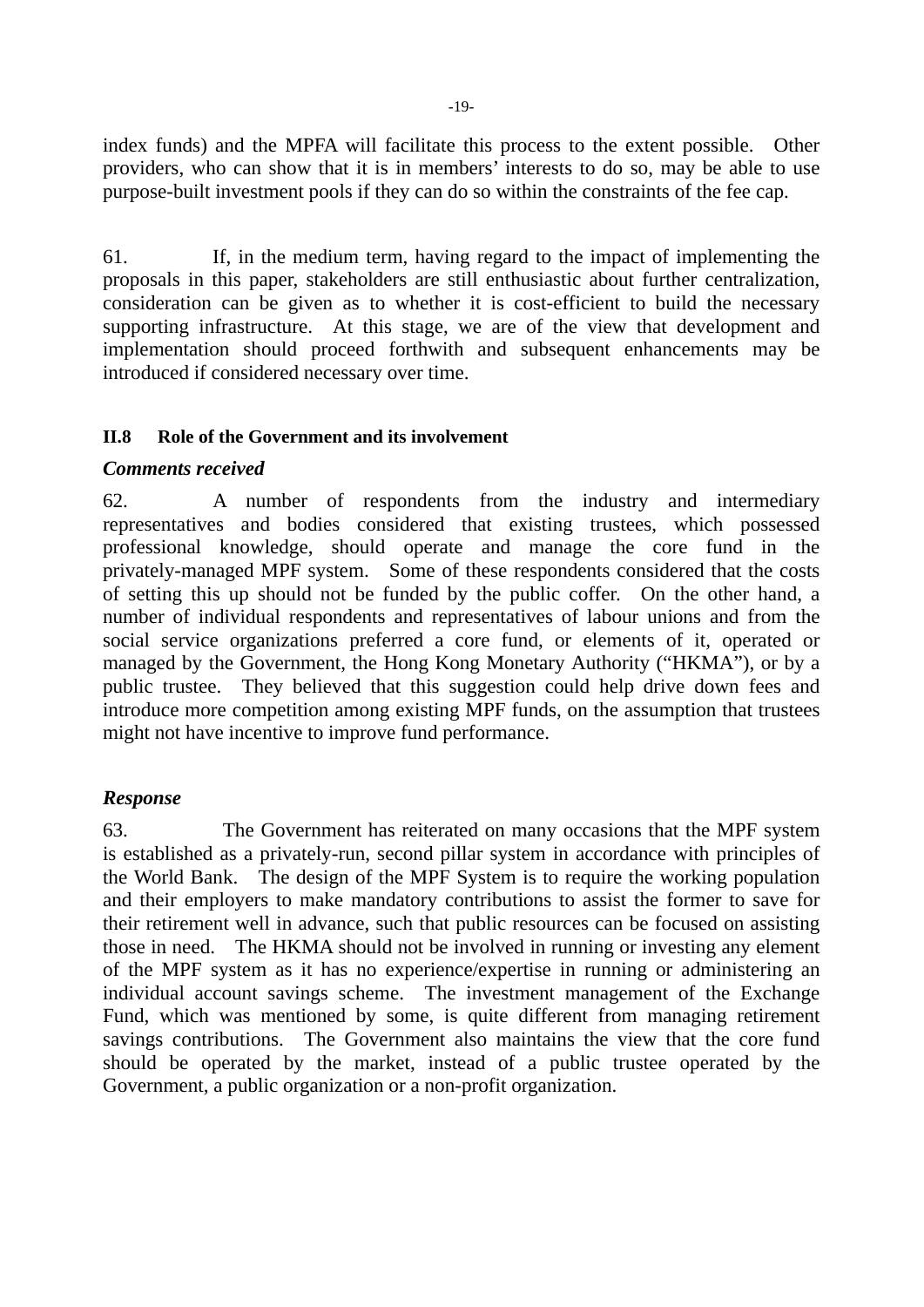#### **III. Way forward**

64. The MPFA and the Government, will take forward the directions set out in paragraphs 6 and 7 above, and will continue to discuss with the industry and technical groups on detailed aspects of the design of the default investment strategy and related transitional arrangements. The final form of any legislative amendments to the MPF legislation will be subject to the usual legislative process. The Government aims to introduce an amendment bill into the Legislative Council within 2015 with a view to introducing the new default investment strategy in 2016.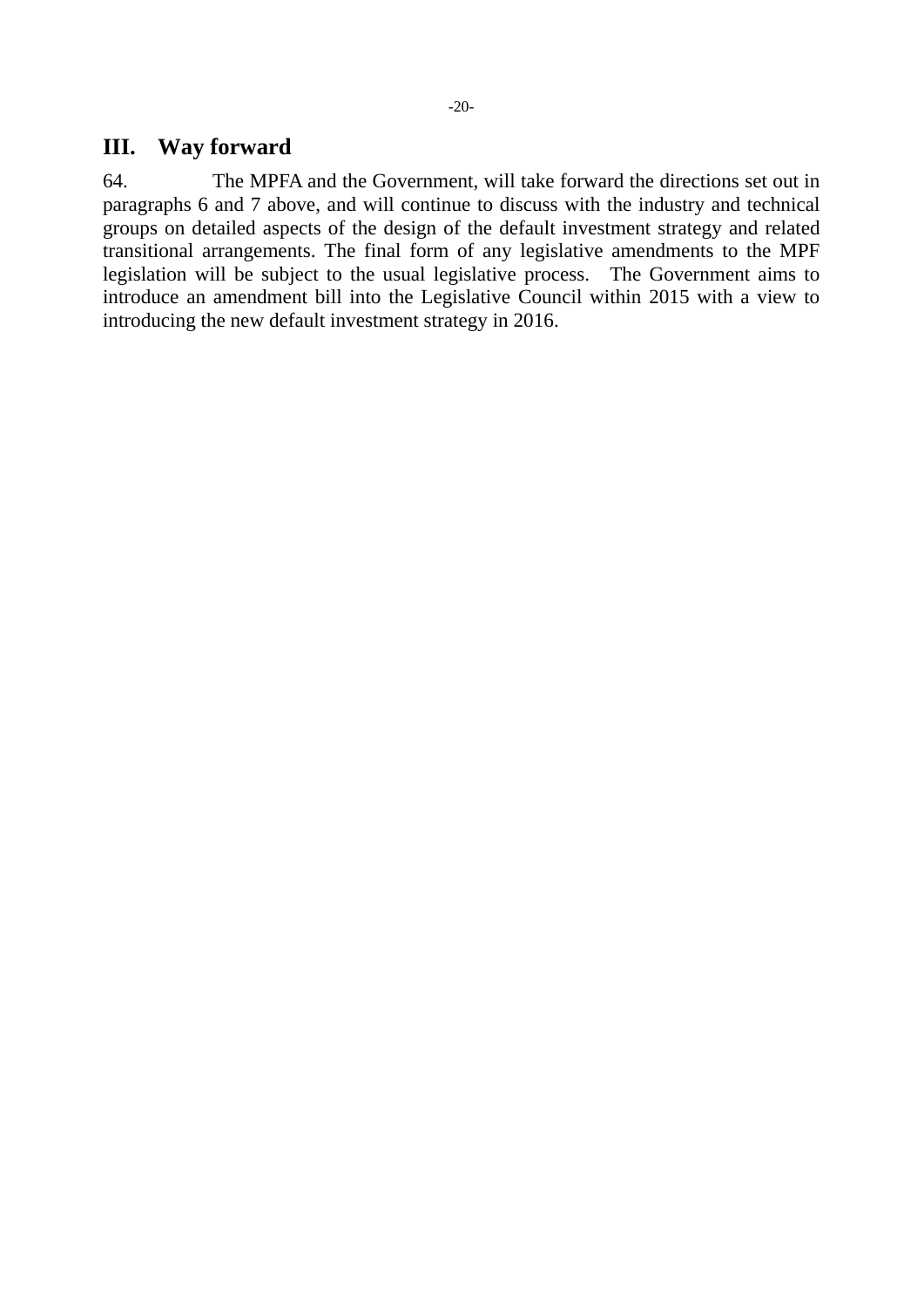### **Consultation questions**

| Q1. Do you support the direction of introducing a core fund in the manner set out in<br>paragraph 36 (a) to (d) above?                                                                                              |  |  |
|---------------------------------------------------------------------------------------------------------------------------------------------------------------------------------------------------------------------|--|--|
| N <sub>o</sub><br>Yes                                                                                                                                                                                               |  |  |
| Comments:                                                                                                                                                                                                           |  |  |
|                                                                                                                                                                                                                     |  |  |
|                                                                                                                                                                                                                     |  |  |
|                                                                                                                                                                                                                     |  |  |
| Q2. Do you agree that the CF that is the default fund should be substantially the same<br>in all MPF schemes?                                                                                                       |  |  |
| Yes<br>N <sub>o</sub>                                                                                                                                                                                               |  |  |
| Comments:                                                                                                                                                                                                           |  |  |
|                                                                                                                                                                                                                     |  |  |
|                                                                                                                                                                                                                     |  |  |
|                                                                                                                                                                                                                     |  |  |
| Q3. Do you agree that it is appropriate that the core fund be based on a standardized<br>default fund?                                                                                                              |  |  |
| Yes<br>N <sub>o</sub>                                                                                                                                                                                               |  |  |
| Comments:                                                                                                                                                                                                           |  |  |
|                                                                                                                                                                                                                     |  |  |
|                                                                                                                                                                                                                     |  |  |
|                                                                                                                                                                                                                     |  |  |
| Q4. Do you agree that the appropriate investment approach of the core fund is one<br>that automatically reduces risk over time as the member gets closer to age 65?<br>If not, what other option would you propose? |  |  |
| Yes<br>N <sub>o</sub>                                                                                                                                                                                               |  |  |
| Comments:                                                                                                                                                                                                           |  |  |
|                                                                                                                                                                                                                     |  |  |
|                                                                                                                                                                                                                     |  |  |
|                                                                                                                                                                                                                     |  |  |
|                                                                                                                                                                                                                     |  |  |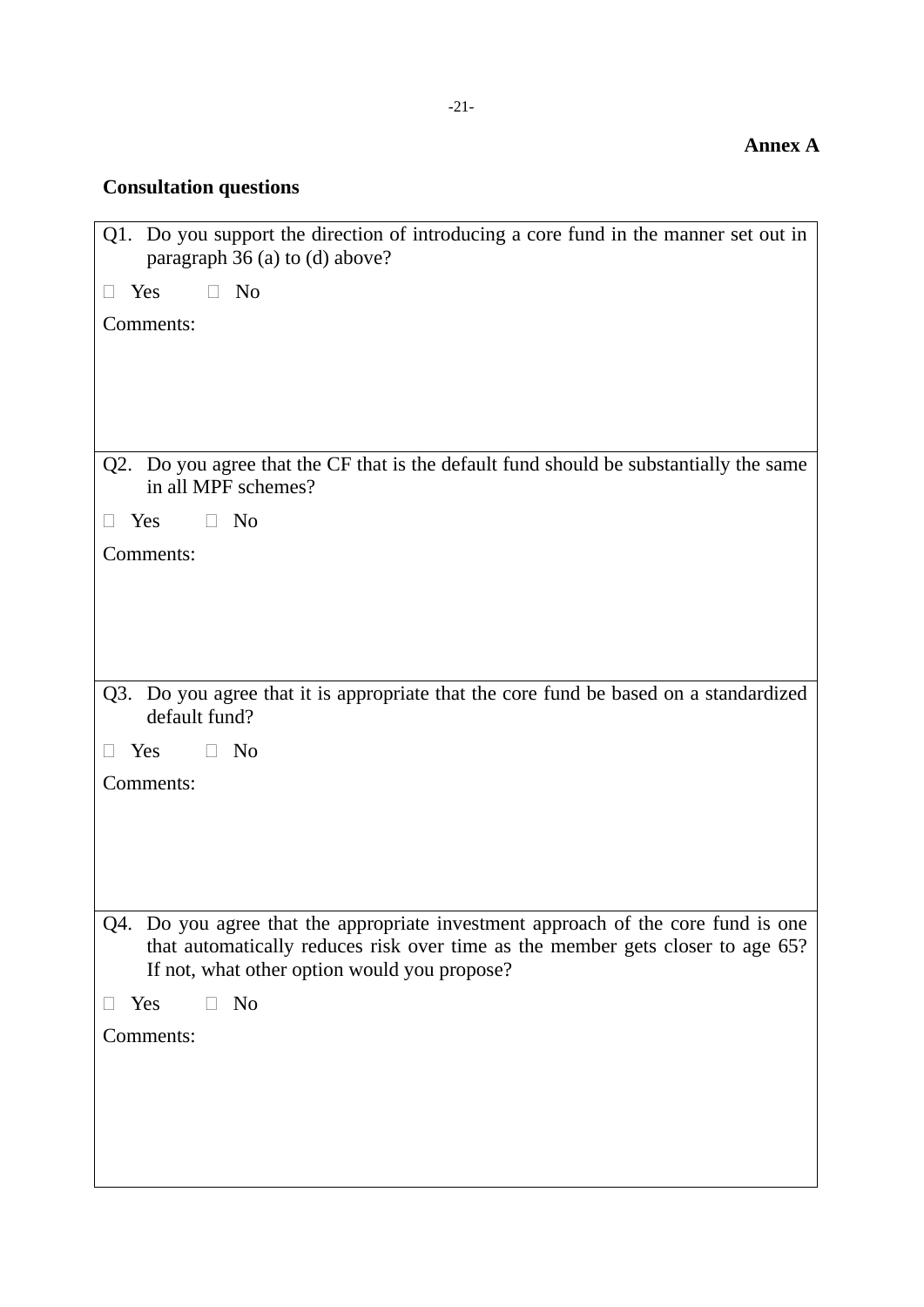| Q5. Do you have any preliminary views on the technical issues set out in paragraph<br>48, in particular whether consistency is required on all aspects of default fund<br>design in all schemes or can some elements be left to the decision of individual<br>product providers?<br>Comments: |
|-----------------------------------------------------------------------------------------------------------------------------------------------------------------------------------------------------------------------------------------------------------------------------------------------|
| Q6. Do you agree that keeping total fee impact for the core fund at or under 0.75% is<br>a reasonable initial approach?                                                                                                                                                                       |
| Yes<br>N <sub>o</sub><br>$\Box$                                                                                                                                                                                                                                                               |
| Comments:                                                                                                                                                                                                                                                                                     |
|                                                                                                                                                                                                                                                                                               |
|                                                                                                                                                                                                                                                                                               |
|                                                                                                                                                                                                                                                                                               |
|                                                                                                                                                                                                                                                                                               |
|                                                                                                                                                                                                                                                                                               |
| Q7. Do you agree that keeping total expense impact (i.e. FER) for the core fund at or<br>under 1.0% over the medium term is a reasonable approach?                                                                                                                                            |
| Yes<br>N <sub>0</sub>                                                                                                                                                                                                                                                                         |
| Comments:                                                                                                                                                                                                                                                                                     |
|                                                                                                                                                                                                                                                                                               |
|                                                                                                                                                                                                                                                                                               |
|                                                                                                                                                                                                                                                                                               |
|                                                                                                                                                                                                                                                                                               |
|                                                                                                                                                                                                                                                                                               |
| Do you agree that passive, index based, investment strategies should be the<br>Q8.<br>predominant investment approach in the MPF core fund?                                                                                                                                                   |
| N <sub>o</sub><br>Yes<br>П.                                                                                                                                                                                                                                                                   |
| Comments:                                                                                                                                                                                                                                                                                     |
|                                                                                                                                                                                                                                                                                               |
|                                                                                                                                                                                                                                                                                               |
|                                                                                                                                                                                                                                                                                               |
|                                                                                                                                                                                                                                                                                               |
|                                                                                                                                                                                                                                                                                               |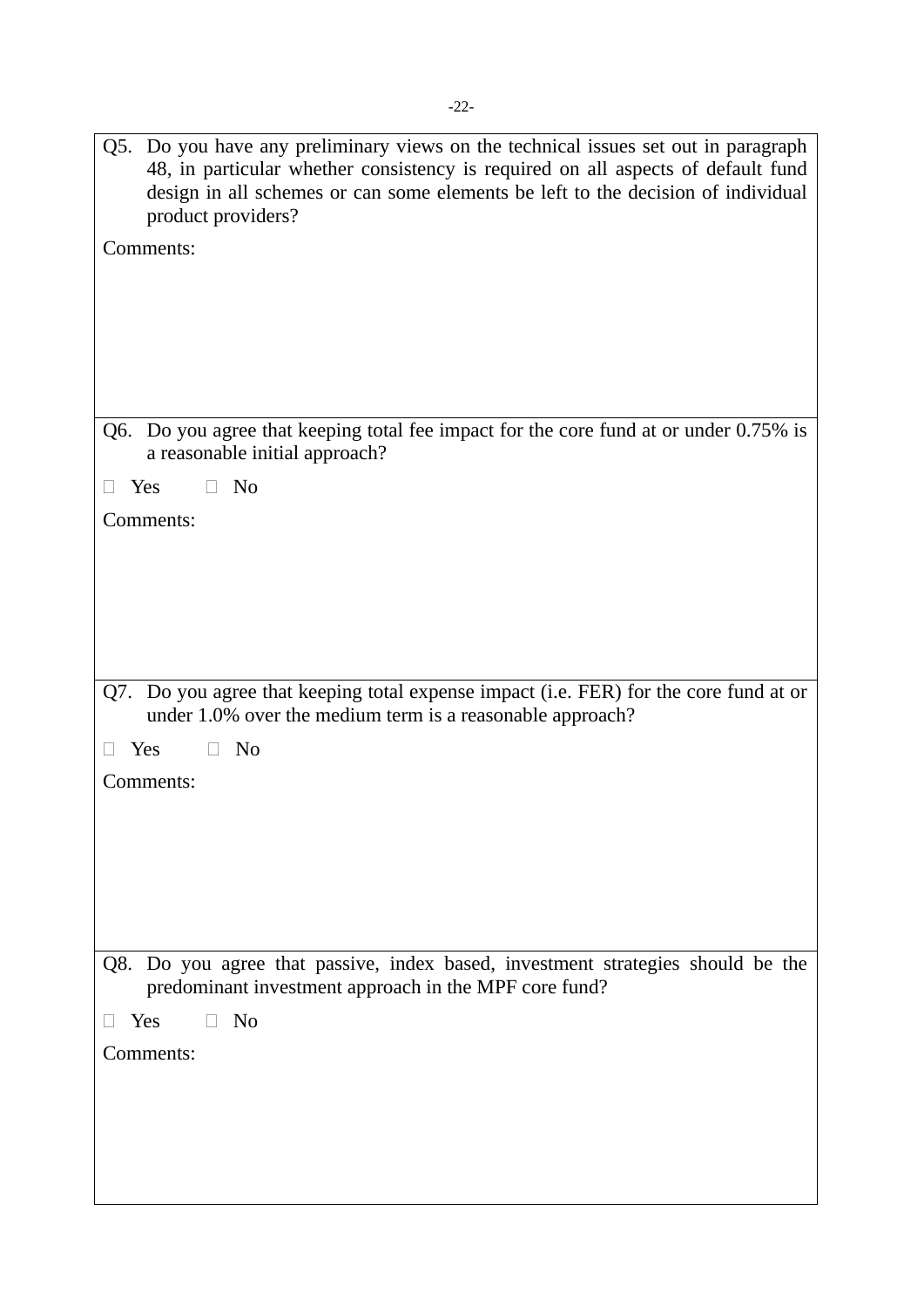Q9. Are there particular asset classes which you think would not appropriately be invested on a passive, index based approach?

Comments:

- Q10. Do you agree that the name of the core fund should be standardized across schemes? If so, do you have any preference amongst the possibilities set out in paragraph 77 above?
- $\Box$  Yes  $\Box$  No

Your preference:

- $\Box$  "MPF Core Fund" (having regard to its use as a core investment approach for retirement savings)
- $\Box$  "MPF Basic Investment Fund" (emphasizing its design as a basic investment approach for retirement savings)
- $\Box$  "MPF Simple Investment Fund" (emphasizing its design as a simple investment process for retirement savings)
- $\Box$  "MPF Default Investment Fund" (reinforcing that its primary design is built around the default investment strategy for those who do not, or do not want to make an investment choice in saving for retirement)
- $\Box$  "MPF "A" Investment Fund" (or some other term which removes any implications about the nature of the strategy)

Comments: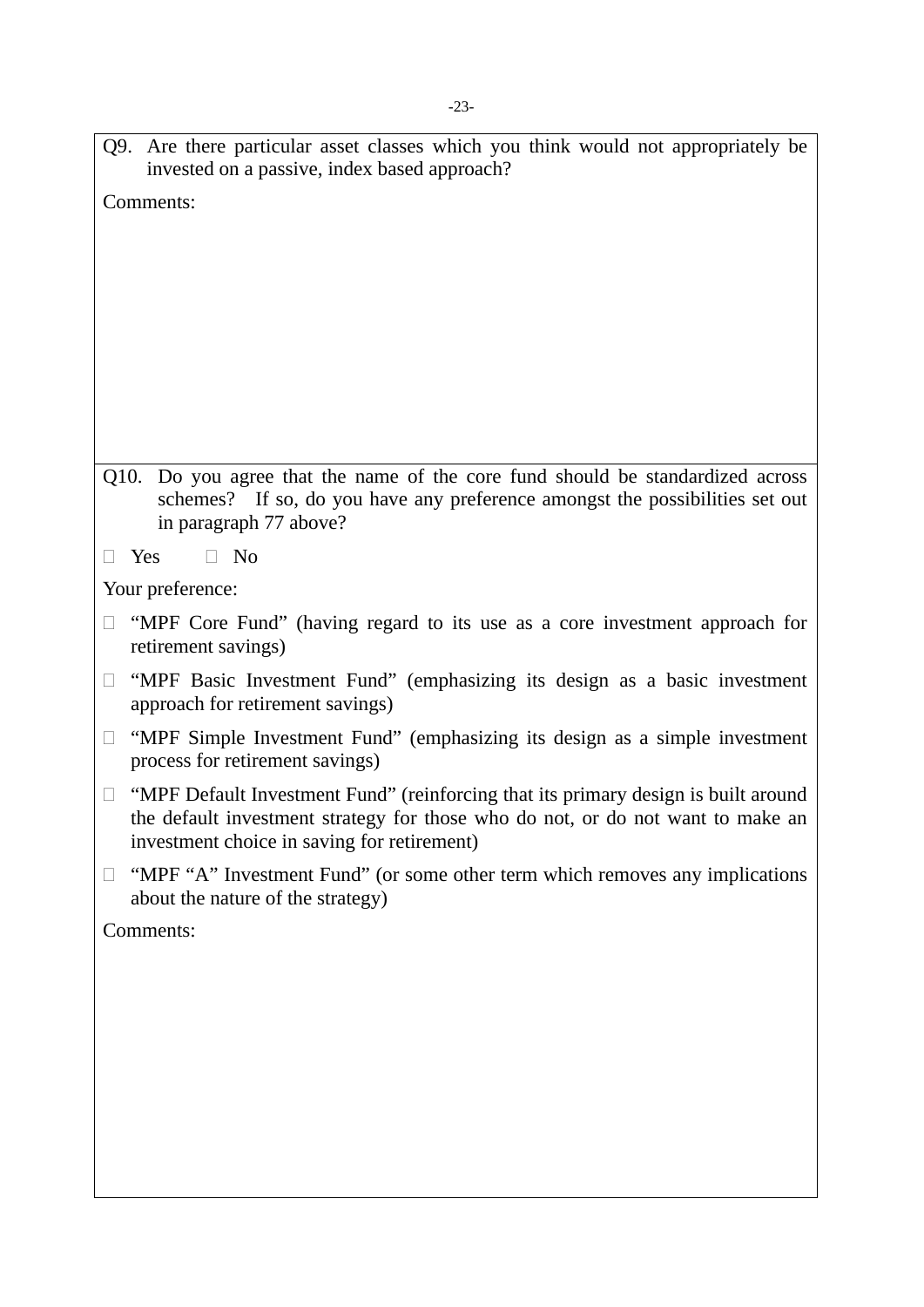| Q11. Do you agree with the general principle for dealing with implementation and<br>transitional issues as set out in paragraphs 78 and 79? |  |  |  |  |
|---------------------------------------------------------------------------------------------------------------------------------------------|--|--|--|--|
| N <sub>0</sub><br>Yes                                                                                                                       |  |  |  |  |
| Comments:                                                                                                                                   |  |  |  |  |
|                                                                                                                                             |  |  |  |  |
|                                                                                                                                             |  |  |  |  |
|                                                                                                                                             |  |  |  |  |
|                                                                                                                                             |  |  |  |  |
| Q12. Do you agree with the proposal in paragraph 81 as to how to deal with the<br>transition for existing MPF members of default funds?     |  |  |  |  |
| N <sub>0</sub><br>Yes<br>$\Box$                                                                                                             |  |  |  |  |
| Comments:                                                                                                                                   |  |  |  |  |
|                                                                                                                                             |  |  |  |  |
|                                                                                                                                             |  |  |  |  |
|                                                                                                                                             |  |  |  |  |
|                                                                                                                                             |  |  |  |  |
|                                                                                                                                             |  |  |  |  |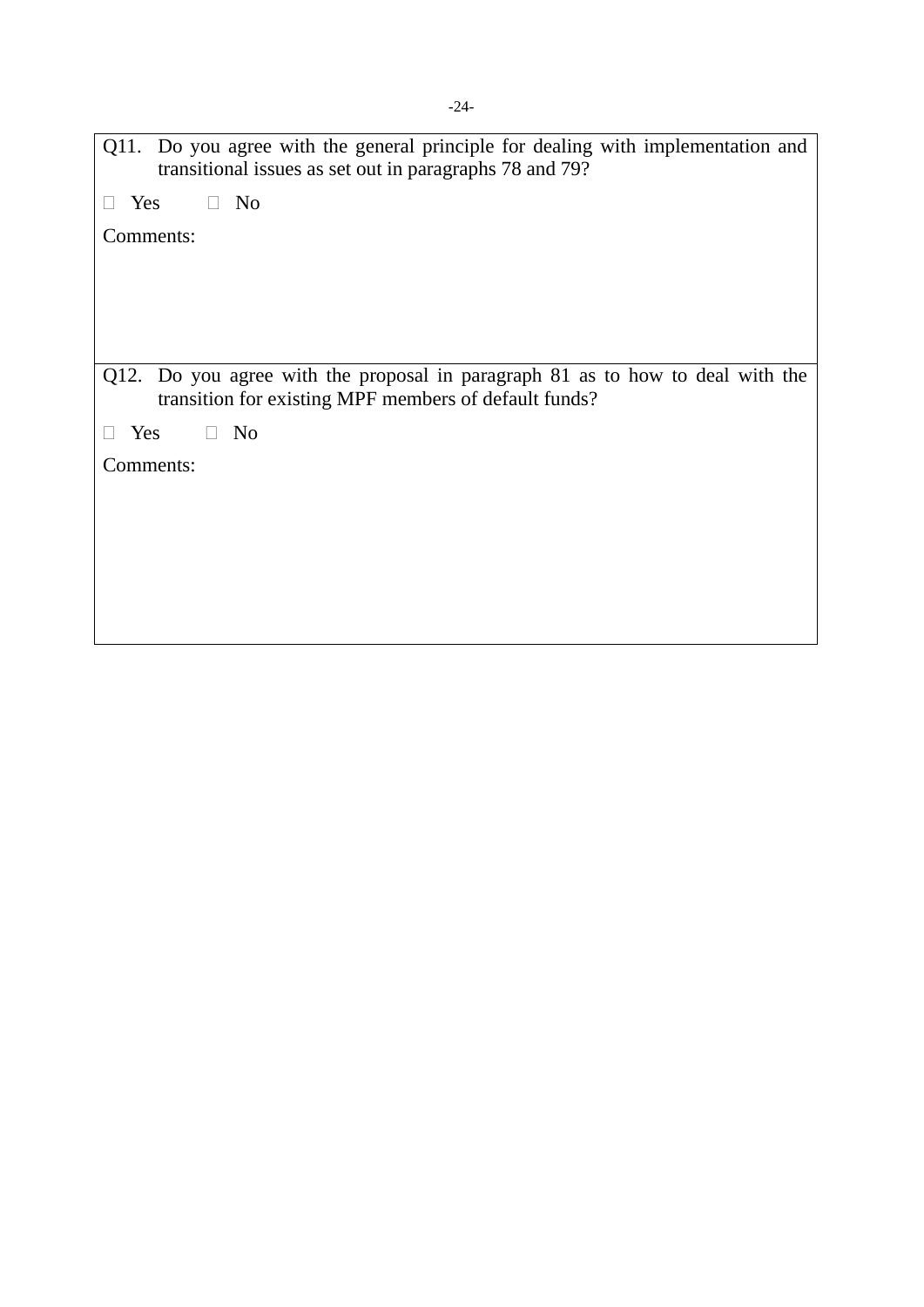#### **Annex B**

#### **List of respondents**

- 1. Alfred
- 2. AllianceBernstein Hong Kong Limited
- 3. Allianz Global Investors
- 4. AMP Capital
- 5. Arris Partners Ltd.
- 6. Asia Pacific Real Estate Association
- 7. Audrey Hui
- 8. Bank Consortium Trust Company Limited and Bank of East Asia (Trustees) Limited
- 9. Bank of Communications Trustee Limited
- 10. BCT Group (BCT Financial Ltd / Bank Consortium Trust Co)
- 11. BOCI-Prudential Trustee Limited
- 12. Business and Professionals Alliance for Hong Kong
- 13. Caritas Family Crisis Line and Education Centre
- 14. Central and Western District Council (Cultural, Leisure & Social Affairs Committee)
- 15. Chan Kam Chung
- 16. Chan Kwun
- 17. Chik Chiu Ming
- 18. Chin Yue Sang
- 19. Chinese Academy of Governance (HK) Industrial and Commercial Professionals Alumni Association
- 20. Chiu Sai Chung Eric
- 21. Chui Chan Kit
- 22. Cititrust Limited
- 23. Citizens for Fair Pensions
- 24. Computershare Hong Kong Investor Services Limited
- 25. Consumer Council
- 26. Democratic Party
- 27. Dimensional Fund Advisors Pte. Ltd.
- 28. Employers' Federation of Hong Kong
- 29. Equal Opportunities Commission
- 30. Federation of Hong Kong Industries
- 31. FIL Investment Management (Hong Kong) Limited
- 32. Fiona
- 33. First State Investments (Hong Kong) Limited
- 34. FWD Pension Trust Limited
- 35. Gain Miles Assurance Consultants Limited
- 36. GAMAHK
- 37. Henry Yau, W.K. Yau
- 38. Ho Yan Wai
- 39. Hong Kong Catholic Commission For Labour Affairs
- 40. Hong Kong Confederation of Trade Unions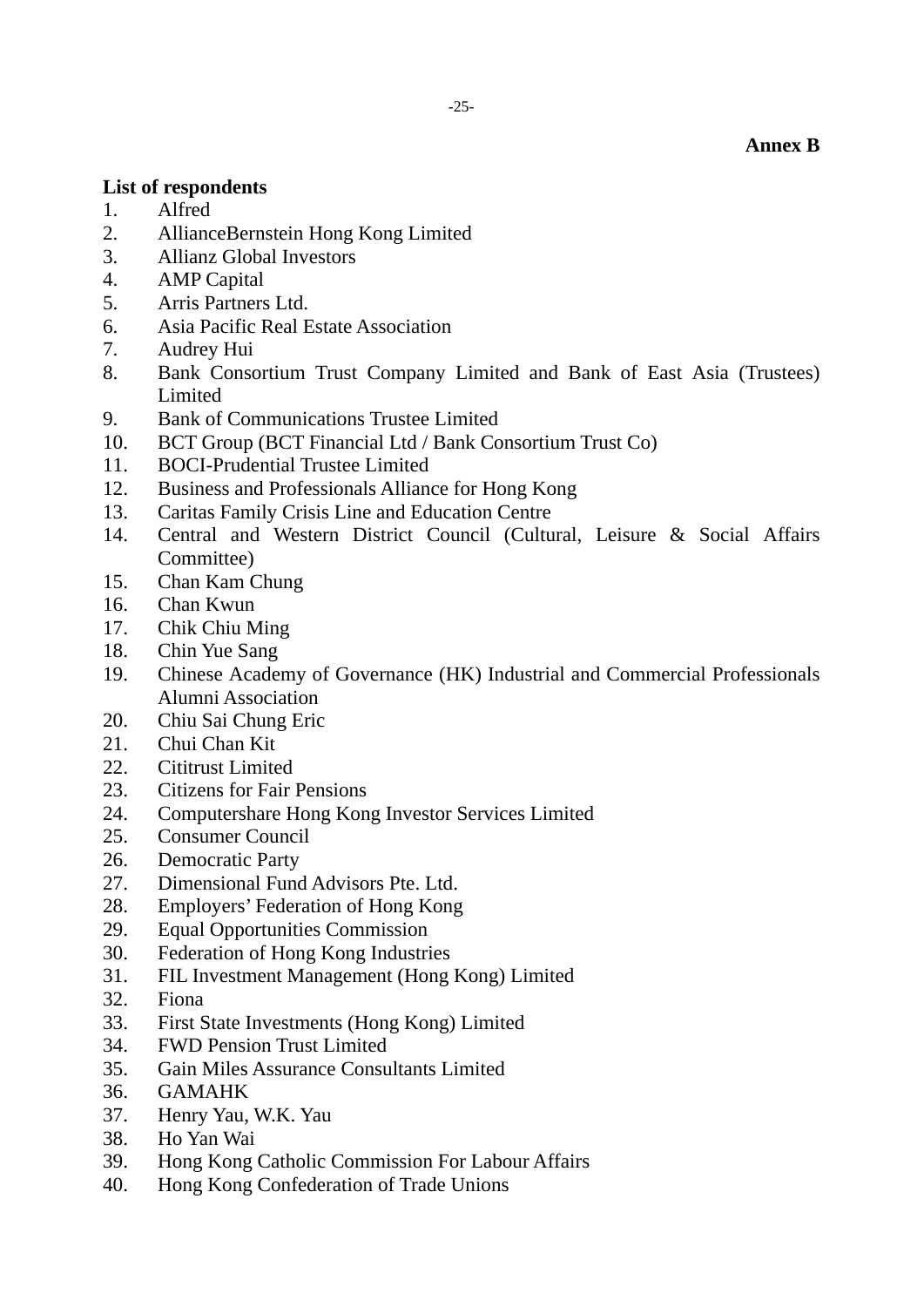- 41. Hong Kong Financial Planner General Union
- 42. Hong Kong Investment Funds Association
- 43. Hong Kong Professionals and Senior Executives Association
- 44. Hong Kong Trustees' Association
- 45. Hong Kong Women Professionals & Entrepreneurs Association
- 46. HSBC Provident Fund Trustee (Hong Kong) Limited and HSBC Institutional Trust Services (Asia) Limited
- 47. ICI Global
- 48. Icy Cheung
- 49. Inland Revenue Department
- 50. Institute of Financial Planners of Hong Kong
- 51. Invesco Hong Kong Limited
- 52. Jardine Lloyd Thompson Limited
- 53. Jason Cheng
- 54. Jonathan Tang
- 55. Lam SY
- 56. Lee Shunwai
- 57. Life Underwriters Association of Hong Kong Ltd.
- 58. M Chan
- 59. Marc
- 60. Mercer Investments (HK) Limited
- 61. Michelle Chau
- 62. Mok Ka-man Harrison
- 63. Morningstar Investment Management Asia Limited
- 64. MPF Ratings Limited
- 65. Mr Au
- 66. Mr Cheng
- 67. Mr Ho
- 68. Mr Kwok
- 69. Mr Kwok Tat Po
- 70. MSCI
- 71. New Century Forum
- 72. New People's Party
- 73. Noble Apex Advisors Limited (Submission 1)
- 74. Noble Apex Advisors Limited (Submission 2)
- 75. Northern Trust
- 76. Patrick Leung
- 77. Peter H.Y. Wong
- 78. Principal Hong Kong
- 79. Rizwan khan
- 80. Sivler Lam
- 81. State Street Global Advisors Asia Ltd.
- 82. State Street's Global Services and Markets
- 83. Stephen Wong
- 84. Sun Life Asset Management (HK) Limited
- 85. Sun Life Hong Kong Limited